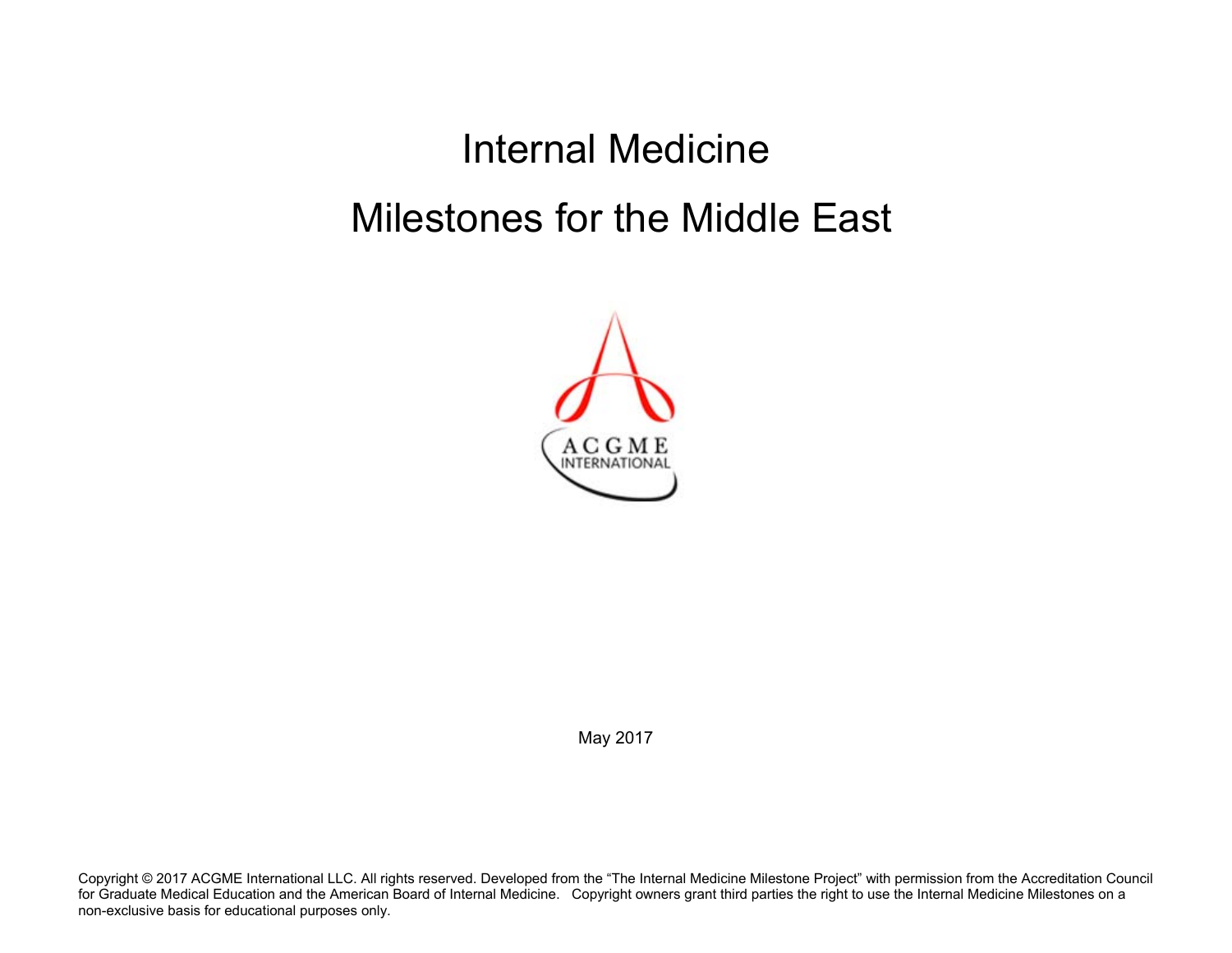## The Internal Medicine Milestones for the Middle East

The Milestones are designed only for use in evaluation of residents in the context of their participation in ACGME-I-accredited residency programs. The Milestones provide a framework for the assessment of the development of the resident in key dimensions of the elements of physician competency in a specialty. They neither represent the entirety of the dimensions of the six domains of physician competency, nor are they designed to be relevant in any other context.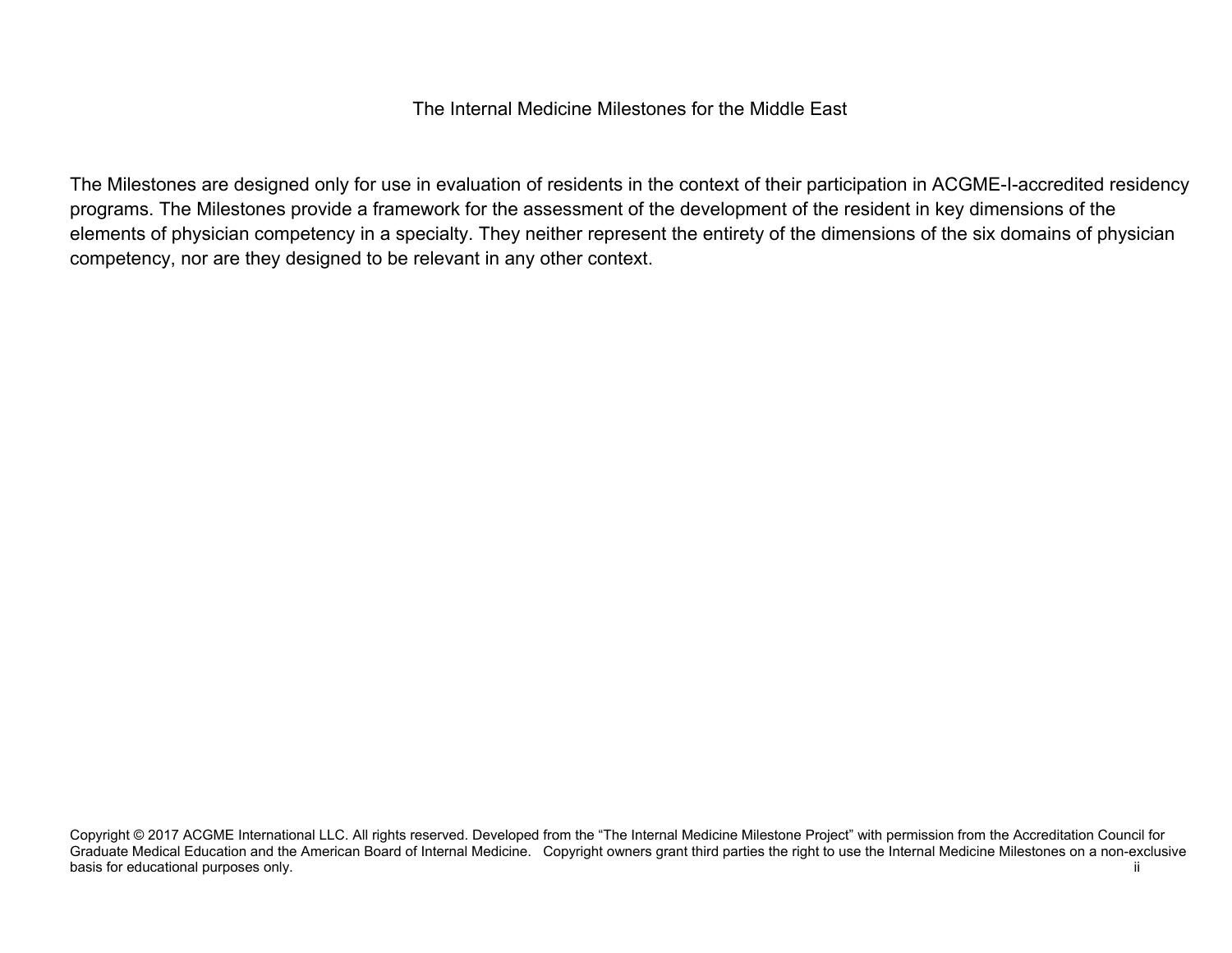## **Milestones Reporting**

This document presents milestones designed for programs to use in semi-annual review of resident performance and reporting to the ACGME-I. Milestones are knowledge, skills, attitudes, and other attributes for each of the ACGME-I competencies organized in a developmental framework from less to more advanced. They are descriptors and targets for resident performance as a learner moves from entry into their program through graduation.

For each period, review and reporting will involve selecting milestone levels that best describe each resident's current performance and attributes. Milestones are arranged in numbered levels. Tracking from "Critical Deficiencies"/"Level 1" to "Aspirational"/"Level 5" is synonymous with moving from novice to expert in the specialty. These levels do not correspond with time in the educational program. Dependent upon previous education and experience, residents may enter a program at varying points in the Milestones.

Selection of a level implies that the resident substantially demonstrates the milestones in that level, as well as those in lower levels (see the diagram on page v).

**Critical Deficiencies/Level 1:** These learner behaviors are not within the spectrum of developing competence. Instead they indicate significant deficiencies in a resident's performance.

 **Column 2/Level 2:** Describes behaviors of an early learner.

**Column 3/Level 3:** Describes behaviors of a resident who is advancing and demonstrating improvement in performance related to the Milestones.

**Ready for Unsupervised Practice/Level 4:** Describes behaviors of a resident who substantially demonstrates the milestones identified for a physician who is ready for unsupervised practice. This column is designed as the graduation target, but the resident may display these milestones at any point during the educational program.

**Aspirational/Level 5:** Describes behaviors of a resident who has advanced beyond those milestones that describe unsupervised practice. These milestones reflect the competence of an expert or role model and can be used by programs to facilitate further professional growth. It is expected that only a few exceptional residents will demonstrate these behaviors.

Copyright © 2017 ACGME International LLC. All rights reserved. Developed from the "The Internal Medicine Milestone Project" with permission from the Accreditation Council for Graduate Medical Education and the American Board of Internal Medicine. Copyright owners grant third parties the right to use the Internal Medicine Milestones on a non-exclusive basis for educational purposes only. **iii** iii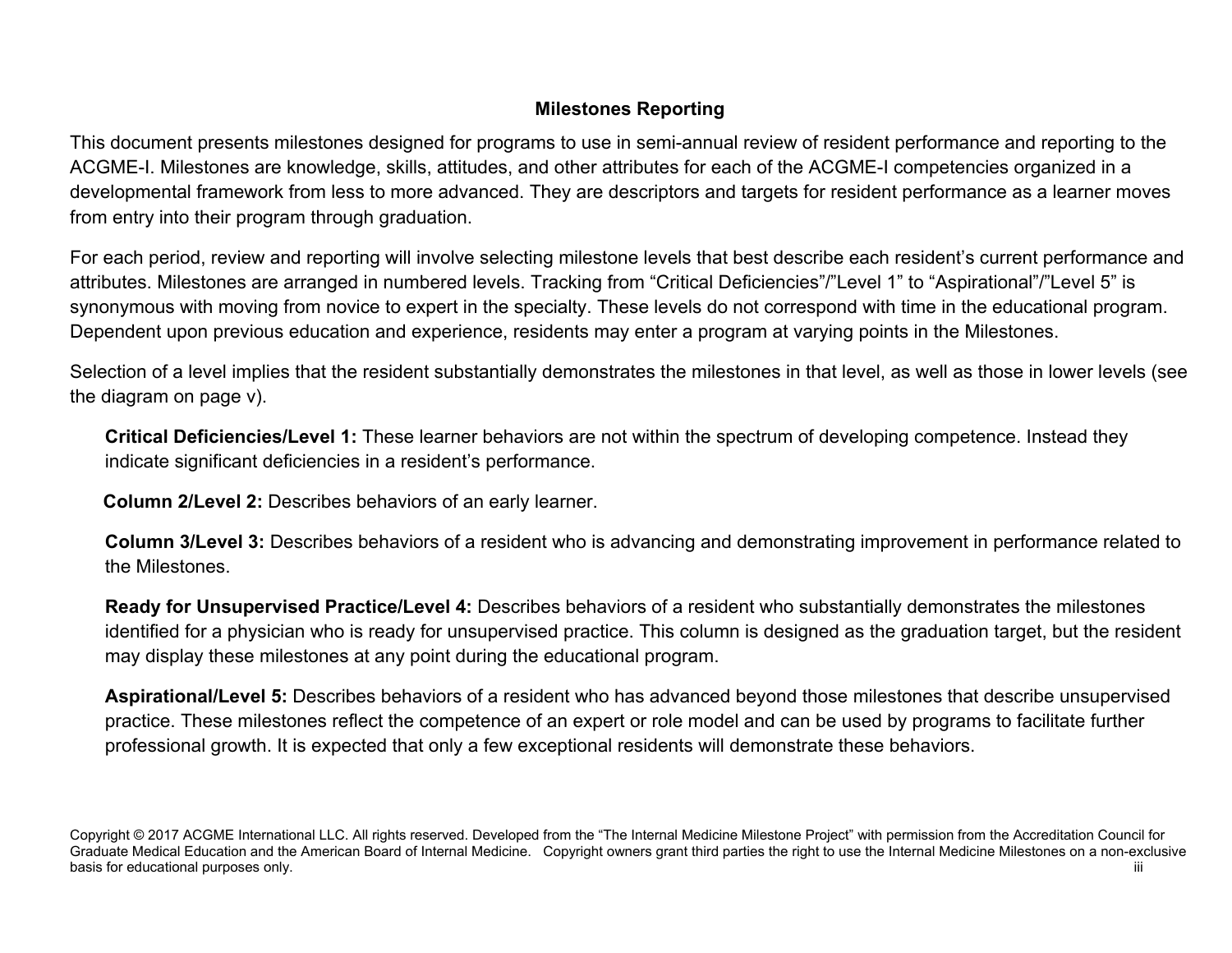## **Additional Notes**

The "Ready for Unsupervised Practice" Milestones are designed as the graduation *target* and *do not* represent a graduation *requirement*. Making decisions about readiness for graduation is the purview of the program director. Study of Milestones performance data will be required before the ACGME-I and its partners will be able to determine whether milestones in the first four levels appropriately represent the developmental framework, and whether Milestone data overall are of sufficient quality to be used for highstakes decisions.

*Answers to Frequently Asked Questions about Milestones are posted on the ACGME-I website.*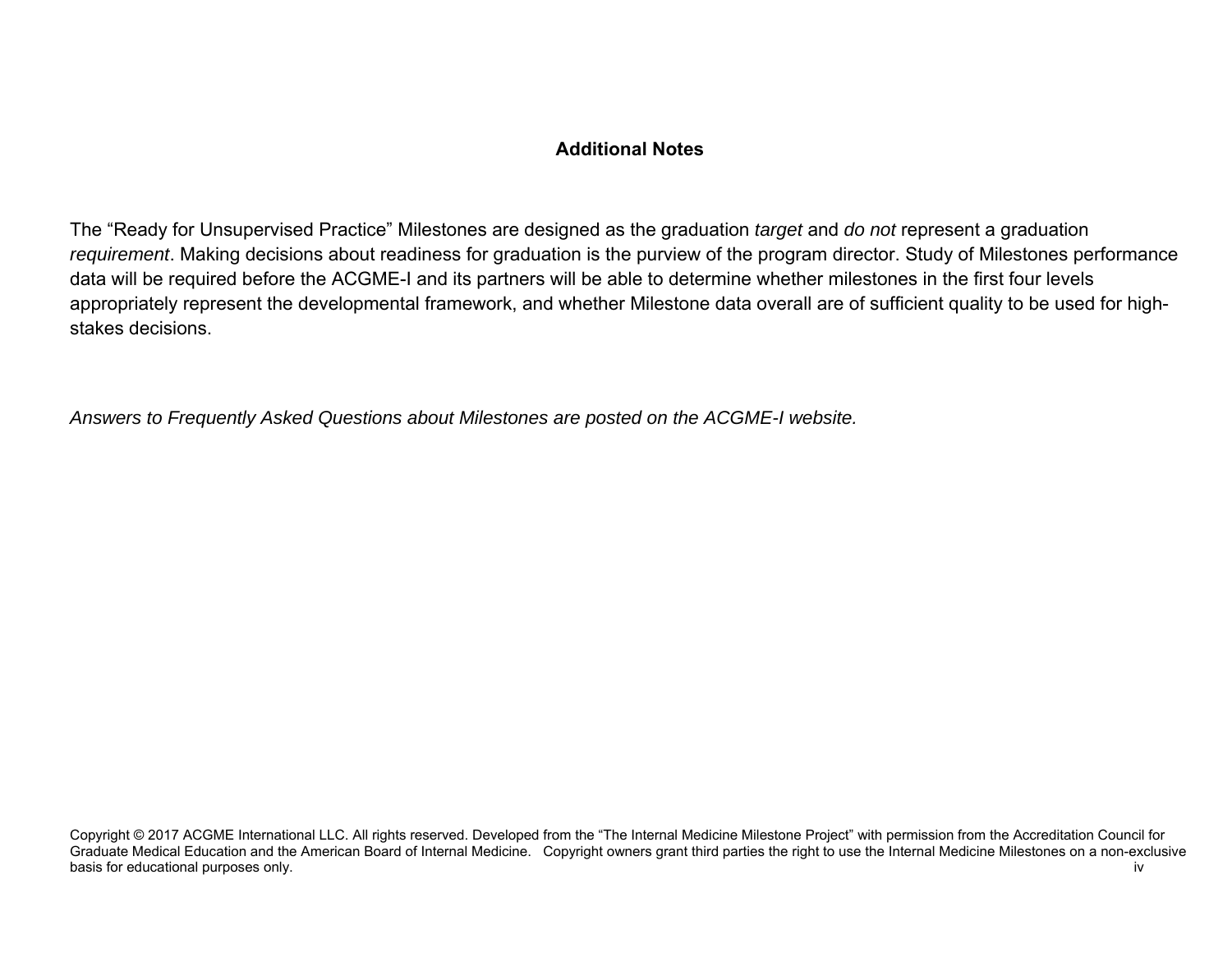The diagram below presents an example set of milestones for one sub-competency in the same format as the ACGME-I Report Worksheet. For each reporting period, a learner's performance on the milestones for each sub-competency will be indicated by selecting the level of milestones that best describes that learner's performance in relation to those milestones.

| Systems-Based Practice 1: Patient Safety and Quality Improvement                                                                                                                                                                                                                                                                                                   |                                                                                                                                   |                                                                                                             |                                                                                                                         |                                                                                                                       |
|--------------------------------------------------------------------------------------------------------------------------------------------------------------------------------------------------------------------------------------------------------------------------------------------------------------------------------------------------------------------|-----------------------------------------------------------------------------------------------------------------------------------|-------------------------------------------------------------------------------------------------------------|-------------------------------------------------------------------------------------------------------------------------|-----------------------------------------------------------------------------------------------------------------------|
| <b>Critical Deficiencies</b>                                                                                                                                                                                                                                                                                                                                       |                                                                                                                                   |                                                                                                             | <b>Ready for Unsupervised</b><br>Practice                                                                               | Aspirational                                                                                                          |
| Demonstrates knowledge<br>of common patient safety<br>events                                                                                                                                                                                                                                                                                                       | Identifies system factors<br>that lead to patient safety<br>events                                                                | Participates in analysis of<br>patient safety events<br>(simulated or actual)                               | Conducts analysis of<br>patient safety events and<br>offers error prevention<br>strategies (simulated or<br>actual)     | Actively engages teams<br>and processes to modify<br>systems to prevent patient<br>safety events                      |
| Demonstrates knowledge<br>of how to report patient<br>safety events                                                                                                                                                                                                                                                                                                | Reports patient safety<br>events through institutional<br>reporting systems (actual<br>or simulated)                              | Participates in disclosure<br>of patient safety events to<br>patients and families<br>(simulated or actual) | Discloses patient safety<br>events to patients and<br>families (simulated or<br>actual)                                 | Role models or mentors<br>others in the disclosure of<br>patient safety events                                        |
| Demonstrates knowledge<br>of basic quality<br>improvement<br>methodologies and metrics                                                                                                                                                                                                                                                                             | Describes local quality<br>improvement initiatives<br>(e.g., community<br>vaccination rate, infection<br>rate, smoking cessation) | Participates in local<br>quality improvement<br>initiatives                                                 | Demonstrates the skills<br>required to identify.<br>develop, implement, and<br>analyze a quality<br>improvement project | Creates, implements, and<br>assesses quality<br>improvement initiatives at<br>the institutional or<br>community level |
|                                                                                                                                                                                                                                                                                                                                                                    |                                                                                                                                   |                                                                                                             |                                                                                                                         |                                                                                                                       |
| Comments:                                                                                                                                                                                                                                                                                                                                                          |                                                                                                                                   |                                                                                                             |                                                                                                                         | Not Yet Assessable                                                                                                    |
| Selecting a response box in the middle<br>Selecting a response box on the line in<br>of a level implies that milestones in<br>between levels indicates that milestones in<br>that level and in lower levels have been<br>lower levels have been substantially<br>substantially demonstrated.<br>demonstrated as well as some milestones in<br>the higher level(s). |                                                                                                                                   |                                                                                                             |                                                                                                                         |                                                                                                                       |

Copyright © 2017 ACGME International LLC. All rights reserved. Developed from the "The Internal Medicine Milestone Project" with permission from the Accreditation Council for Graduate Medical Education and the American Board of Internal Medicine. Copyright owners grant third parties the right to use the Internal Medicine Milestones on a non-exclusive basis for educational purposes only. very contract that the contract of the contract of the contract of the contract of the contract of the contract of the contract of the contract of the contract of the contract of the co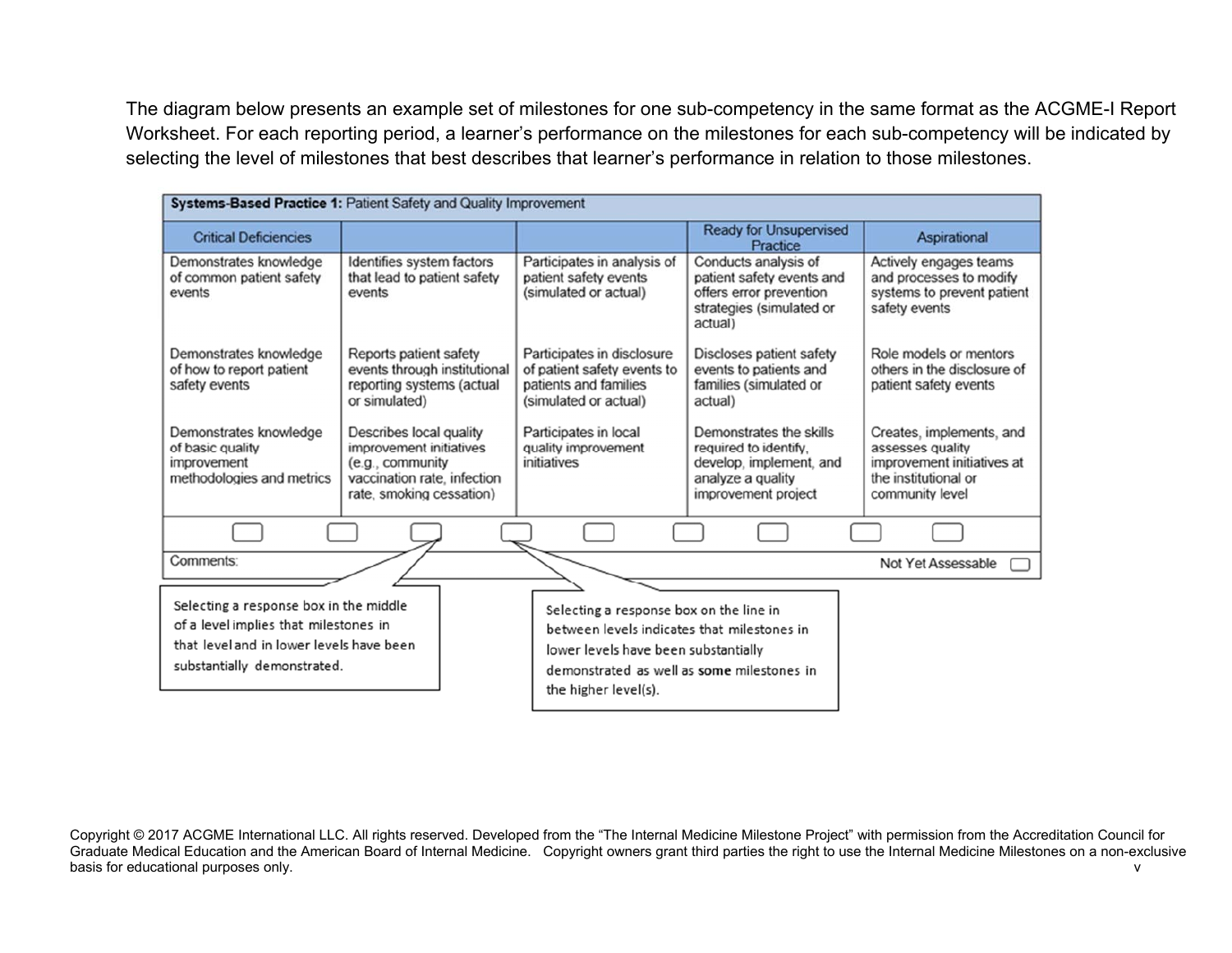| Patient Care 1: Gathers and Synthesizes Essential and Accurate Information to Define Each Patient's Clinical Problem(s) |                                                                                                                     |                                                                                   |                                                                                                                                 |                                                                                                                                                         |
|-------------------------------------------------------------------------------------------------------------------------|---------------------------------------------------------------------------------------------------------------------|-----------------------------------------------------------------------------------|---------------------------------------------------------------------------------------------------------------------------------|---------------------------------------------------------------------------------------------------------------------------------------------------------|
| <b>Critical Deficiencies</b>                                                                                            |                                                                                                                     |                                                                                   | <b>Ready for Unsupervised</b><br>Practice                                                                                       | Aspirational                                                                                                                                            |
| Does not collect accurate<br>historical data                                                                            | Inconsistently able to<br>acquire accurate historical<br>information in an<br>organized fashion                     | Consistently acquires<br>accurate and relevant<br>histories from patients         | Acquires accurate<br>histories from patients in<br>an efficient, prioritized,<br>and hypothesis-driven<br>fashion               | Obtains relevant historical<br>subtleties, including<br>sensitive information that<br>informs the differential<br>diagnosis                             |
| Does not use physical<br>exam to confirm history                                                                        | Does not perform an<br>appropriately thorough<br>physical exam or misses<br>key physical exam<br>findings           | Seeks and obtains data<br>from secondary sources<br>when needed                   | Performs accurate<br>physical exams that are<br>targeted to the patient's<br>complaints                                         | Identifies subtle or<br>unusual physical exam<br>findings                                                                                               |
| Relies exclusively on<br>documentation of others to<br>generate own database or<br>differential diagnosis               | Does not seek or is overly<br>reliant on secondary data                                                             | Consistently performs<br>accurate and<br>appropriately thorough<br>physical exams | Synthesizes data to<br>generate a prioritized<br>differential diagnosis and<br>problem list                                     | Efficiently utilizes all<br>sources of secondary data<br>to inform differential<br>diagnosis                                                            |
| Fails to recognize patient's<br>central clinical problems                                                               | Inconsistently recognizes<br>patient's central clinical<br>problem or develops<br>limited differential<br>diagnoses | Uses collected data to<br>define a patient's central<br>clinical problem(s)       | <b>Effectively uses history</b><br>and physical examination<br>skills to minimize the need<br>for further diagnostic<br>testing | Role models and teaches<br>the effective use of history<br>and physical examination<br>skills to minimize the need<br>for further diagnostic<br>testing |
| Fails to recognize<br>potentially life threatening<br>problems                                                          |                                                                                                                     |                                                                                   |                                                                                                                                 |                                                                                                                                                         |
|                                                                                                                         |                                                                                                                     |                                                                                   |                                                                                                                                 |                                                                                                                                                         |
| Comments:                                                                                                               |                                                                                                                     |                                                                                   |                                                                                                                                 | Not Yet Assessable                                                                                                                                      |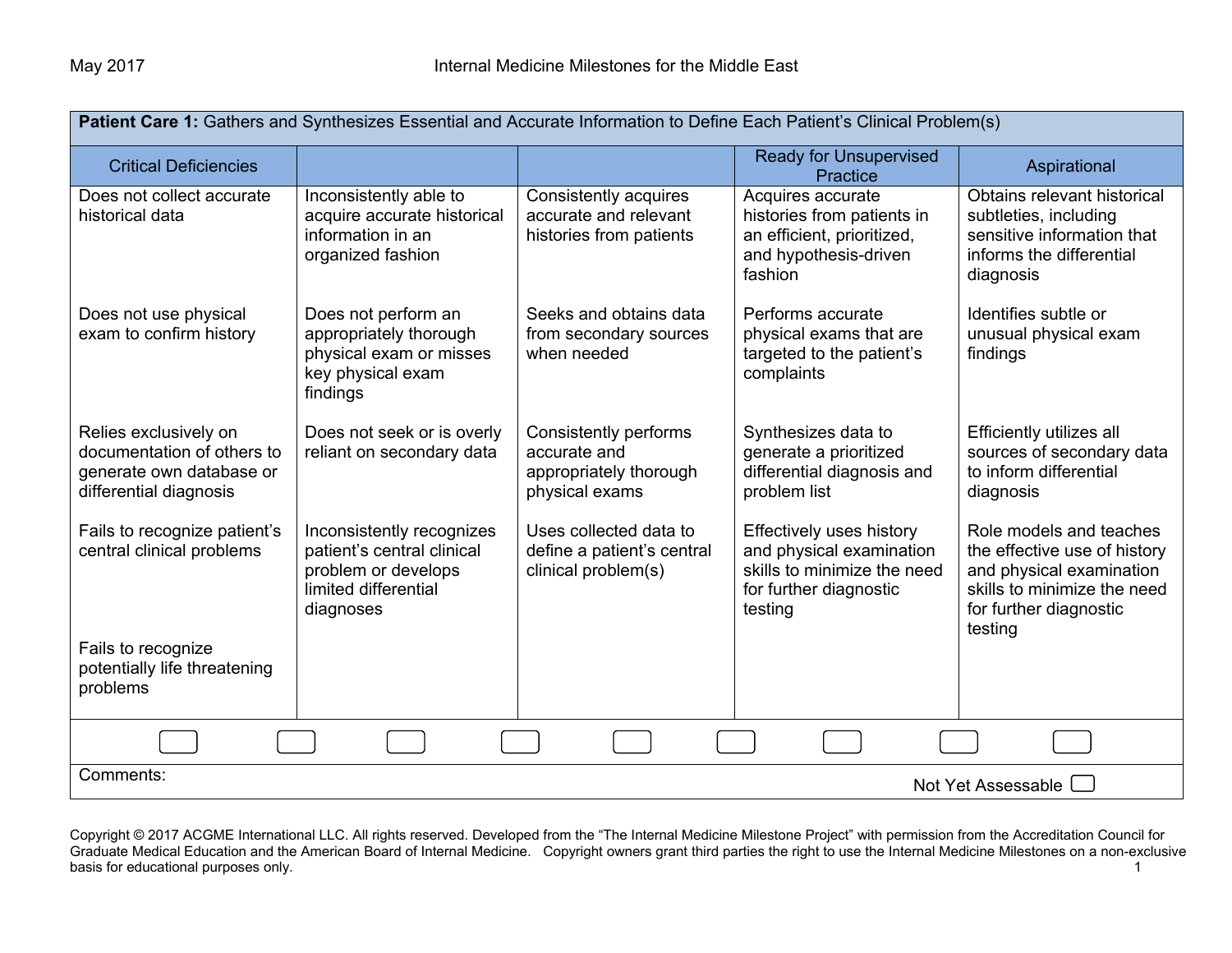| Patient Care 2: Develops and Achieves Comprehensive Management Plan for Each Patient |                                                            |                                                                       |                                                                                                                            |                                                                                                                                                       |
|--------------------------------------------------------------------------------------|------------------------------------------------------------|-----------------------------------------------------------------------|----------------------------------------------------------------------------------------------------------------------------|-------------------------------------------------------------------------------------------------------------------------------------------------------|
| <b>Critical Deficiencies</b>                                                         |                                                            |                                                                       | <b>Ready for Unsupervised</b><br><b>Practice</b>                                                                           | Aspirational                                                                                                                                          |
| Care plans are<br>consistently inappropriate<br>or inaccurate                        | Inconsistently develops<br>an appropriate care plan        | Consistently develops<br>appropriate care plan                        | Appropriately modifies<br>care plans based on<br>patient's clinical course,<br>additional data, and<br>patient preferences | Role models and teaches<br>complex and patient-<br>centered care                                                                                      |
| Does not react to<br>situations that require<br>urgent or emergent care              | Inconsistently seeks<br>additional guidance when<br>needed | Recognizes situations<br>requiring urgent or<br>emergent care         | Recognizes disease<br>presentations that deviate<br>from common patterns<br>and require complex<br>decision- making        | Develops customized,<br>prioritized care plans for<br>the most complex<br>patients, incorporating<br>diagnostic uncertainty and<br>cost effectiveness |
| Does not seek additional<br>guidance when needed                                     |                                                            | Seeks additional<br>guidance and/or<br>consultation as<br>appropriate | Manages complex acute<br>and chronic diseases<br>Acts as an advocate for<br>inpatients                                     | principles                                                                                                                                            |
|                                                                                      |                                                            |                                                                       |                                                                                                                            |                                                                                                                                                       |
| Comments:<br>Not Yet Assessable I                                                    |                                                            |                                                                       |                                                                                                                            |                                                                                                                                                       |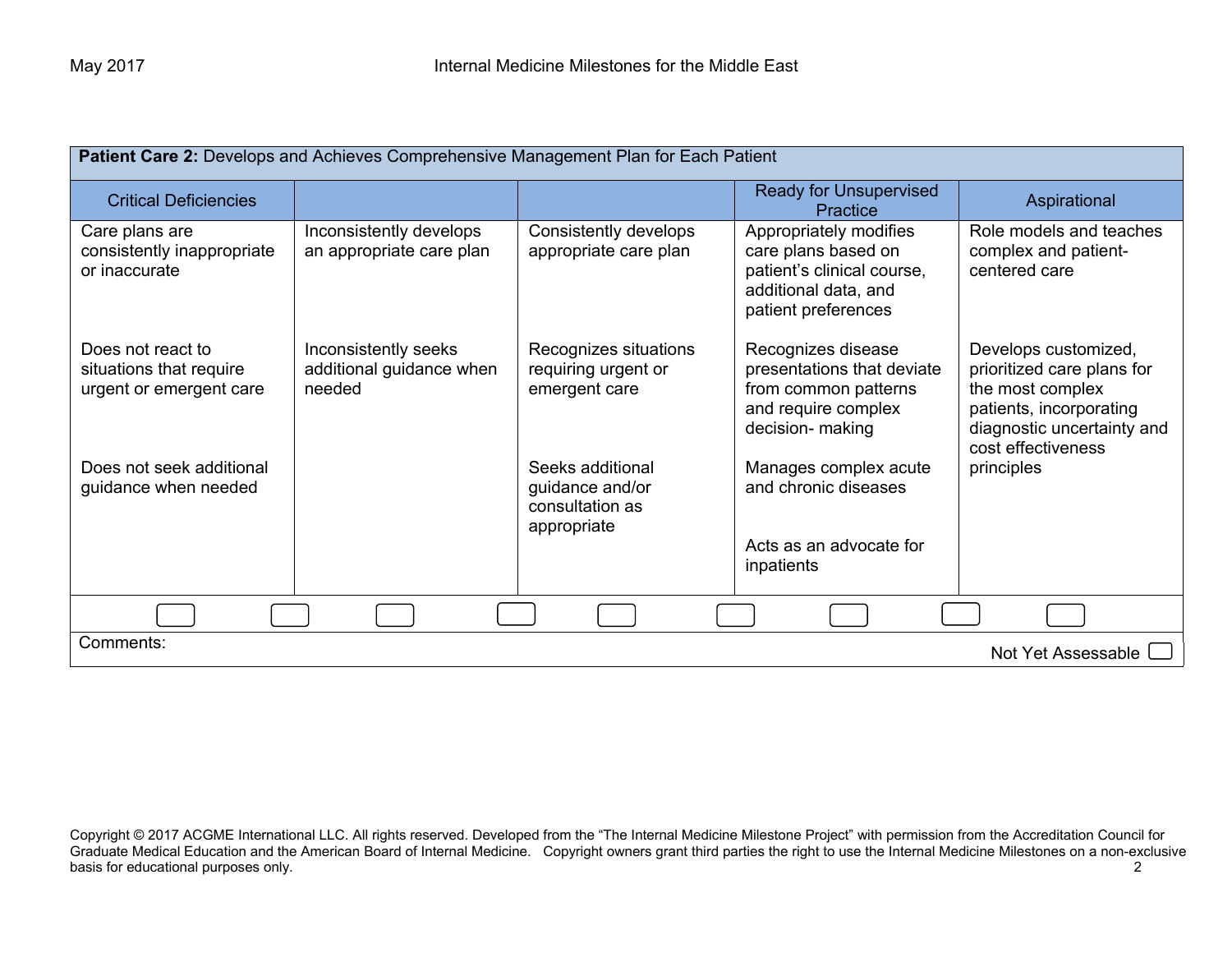| Patient Care 3: Manages Patients with Progressive Responsibility and Independence              |                                                                                                  |                                                                                                        |                                                                                                                                                                                         |                                                |  |
|------------------------------------------------------------------------------------------------|--------------------------------------------------------------------------------------------------|--------------------------------------------------------------------------------------------------------|-----------------------------------------------------------------------------------------------------------------------------------------------------------------------------------------|------------------------------------------------|--|
| <b>Critical Deficiencies</b>                                                                   |                                                                                                  |                                                                                                        | <b>Ready for Unsupervised</b><br>Practice                                                                                                                                               | Aspirational                                   |  |
| Cannot advance beyond the<br>need for direct supervision<br>in the delivery of patient<br>care | Requires direct supervision<br>to ensure patient safety and<br>quality care                      | Requires indirect<br>supervision to ensure<br>patient safety and quality<br>care                       | Independently manages<br>patients across inpatient<br>and ambulatory clinical<br>settings who have a broad<br>spectrum of clinical<br>disorders including<br>undifferentiated syndromes | Manages unusual, rare, or<br>complex disorders |  |
| Cannot manage patients<br>who require urgent or<br>emergent care                               | Inconsistently manages<br>simple ambulatory<br>complaints or common<br>chronic diseases          | Provides appropriate<br>preventive care and chronic<br>disease management in the<br>ambulatory setting | Seeks additional guidance<br>and/or consultation as<br>appropriate                                                                                                                      |                                                |  |
| Does not assume<br>responsibility for patient<br>management decisions                          | Inconsistently provides<br>preventive care in the<br>ambulatory setting                          | Provides comprehensive<br>care for single or multiple<br>diagnoses in the inpatient<br>setting         | Appropriately manages<br>situations requiring urgent or<br>emergent care                                                                                                                |                                                |  |
|                                                                                                | Inconsistently manages<br>patients with straightforward<br>diagnoses in the inpatient<br>setting | Under supervision, provides<br>appropriate care in the<br>intensive care unit                          | Effectively supervises the<br>management decisions of<br>the team                                                                                                                       |                                                |  |
|                                                                                                | Unable to manage complex<br>inpatients or patients<br>requiring intensive care                   | Initiates management plans<br>for urgent or emergent care                                              |                                                                                                                                                                                         |                                                |  |
|                                                                                                |                                                                                                  | Cannot independently<br>supervise care provided by<br>junior members of the<br>physician-led team      |                                                                                                                                                                                         |                                                |  |
|                                                                                                |                                                                                                  |                                                                                                        |                                                                                                                                                                                         |                                                |  |
| Comments:                                                                                      |                                                                                                  |                                                                                                        |                                                                                                                                                                                         | Not Yet Assessable                             |  |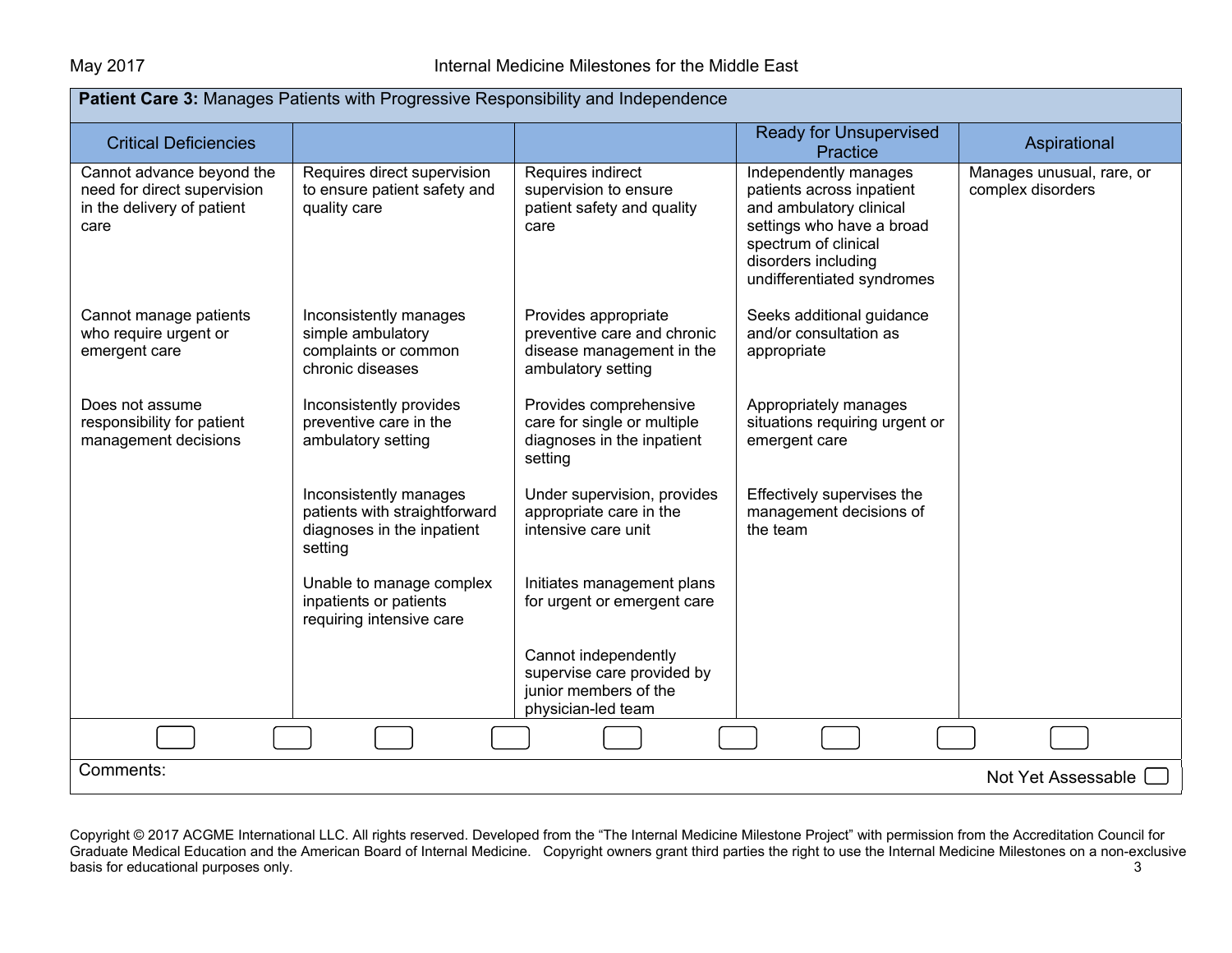| Patient Care 4: Skill in Performing Procedures                                            |                                                                                          |                                                                                       |                                                                                                             |                                                                                                                                                                                                                                                       |
|-------------------------------------------------------------------------------------------|------------------------------------------------------------------------------------------|---------------------------------------------------------------------------------------|-------------------------------------------------------------------------------------------------------------|-------------------------------------------------------------------------------------------------------------------------------------------------------------------------------------------------------------------------------------------------------|
| <b>Critical Deficiencies</b>                                                              |                                                                                          |                                                                                       | <b>Ready for Unsupervised</b><br><b>Practice</b>                                                            | Aspirational                                                                                                                                                                                                                                          |
| Attempts to perform<br>procedures without<br>sufficient technical skill or<br>supervision | Possesses insufficient<br>technical skill for safe<br>completion of common<br>procedures | Possesses basic<br>technical skill for the<br>completion of some<br>common procedures | Possesses technical skill<br>and has successfully<br>performed all procedures<br>required for certification | Maximizes patient comfort<br>and safety when<br>performing procedures                                                                                                                                                                                 |
| Unwilling to perform<br>procedures when qualified<br>and necessary for patient<br>care    | Does not collect an<br>appropriate patient<br>consent before procedure                   | Obtains appropriate<br>patient consent before the<br>procedure                        |                                                                                                             | Seeks to independently<br>perform additional<br>procedures (beyond those<br>required for certification)<br>that are anticipated for<br>future practice<br>Teaches and supervises<br>the performance of<br>procedures by junior<br>members of the team |
|                                                                                           |                                                                                          |                                                                                       |                                                                                                             |                                                                                                                                                                                                                                                       |
| Comments:                                                                                 |                                                                                          |                                                                                       |                                                                                                             | Not Yet Assessable                                                                                                                                                                                                                                    |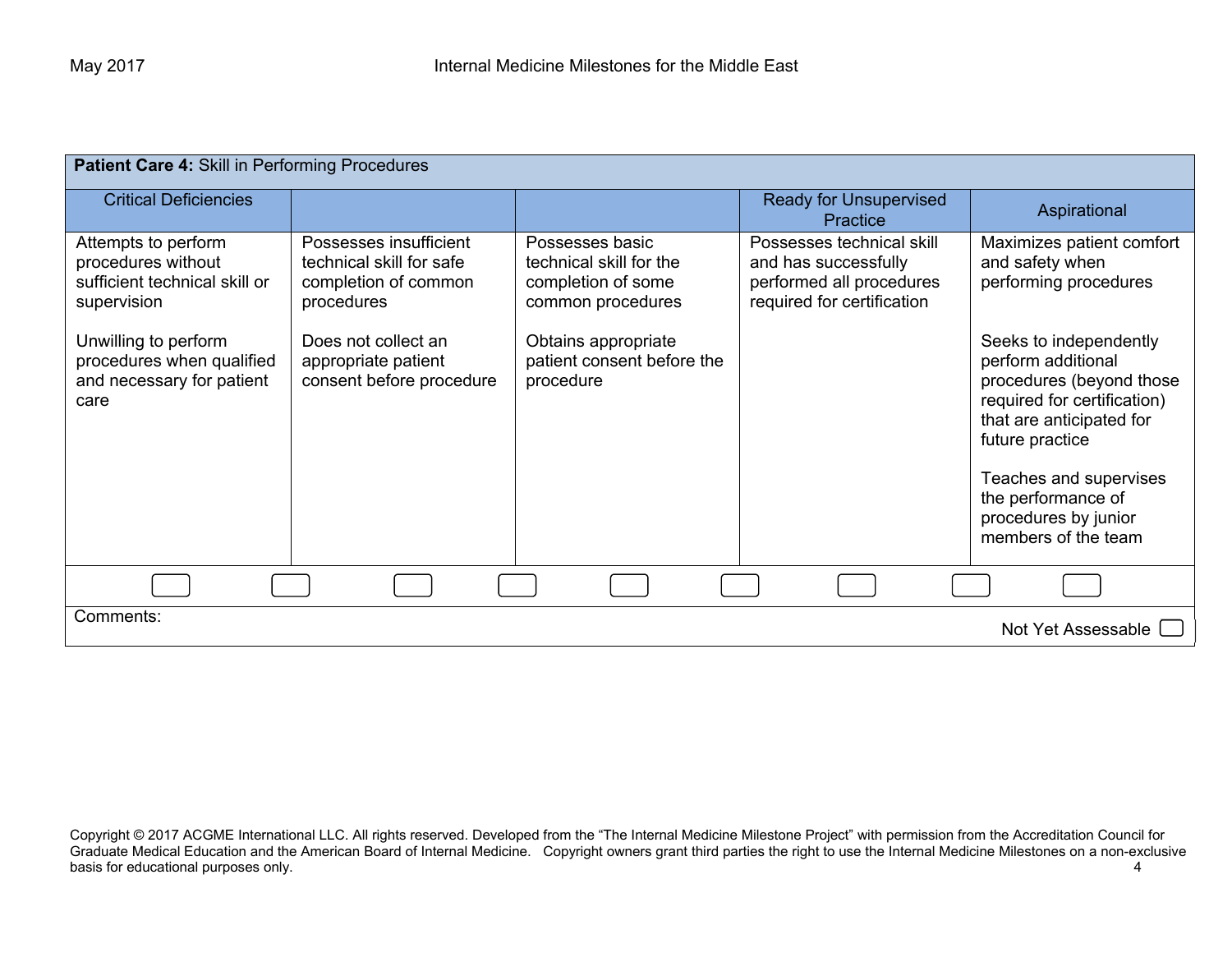| Patient Care 5: Requests and Provides Consultative Care                                                                     |                                                                                                     |                                                                                                             |                                                                                                                                     |                                                                                                                                 |  |
|-----------------------------------------------------------------------------------------------------------------------------|-----------------------------------------------------------------------------------------------------|-------------------------------------------------------------------------------------------------------------|-------------------------------------------------------------------------------------------------------------------------------------|---------------------------------------------------------------------------------------------------------------------------------|--|
| <b>Critical Deficiencies</b>                                                                                                |                                                                                                     |                                                                                                             | <b>Ready for Unsupervised</b><br>Practice                                                                                           | Aspirational                                                                                                                    |  |
| Is unresponsive to<br>questions or concerns of<br>others when acting as a<br>consultant or utilizing<br>consultant services | Inconsistently manages<br>patients as a consultant to<br>other physicians/health<br>care teams      | Provides consultation<br>services for patients with<br>clinical problems requiring<br>basic risk assessment | Provides consultation<br>services for patients with<br>basic and complex clinical<br>problems requiring detailed<br>risk assessment | Switches between the role<br>of consultant and primary<br>physician with ease                                                   |  |
| Unwilling to utilize<br>consultant services when<br>appropriate for patient<br>care                                         | Inconsistently applies risk<br>assessment principles to<br>patients while acting as a<br>consultant | Asks meaningful clinical<br>questions that guide the<br>input of consultants                                | Appropriately weighs<br>recommendations from<br>consultants in order to<br>effectively manage patient<br>care                       | Provides consultation<br>services for patients with<br>very complex clinical<br>problems requiring<br>extensive risk assessment |  |
|                                                                                                                             | Inconsistently formulates<br>a clinical question for a<br>consultant to address                     |                                                                                                             |                                                                                                                                     | Manages discordant<br>recommendations from<br>multiple consultants                                                              |  |
|                                                                                                                             |                                                                                                     |                                                                                                             |                                                                                                                                     |                                                                                                                                 |  |
| Comments:                                                                                                                   | Not Yet Assessable I                                                                                |                                                                                                             |                                                                                                                                     |                                                                                                                                 |  |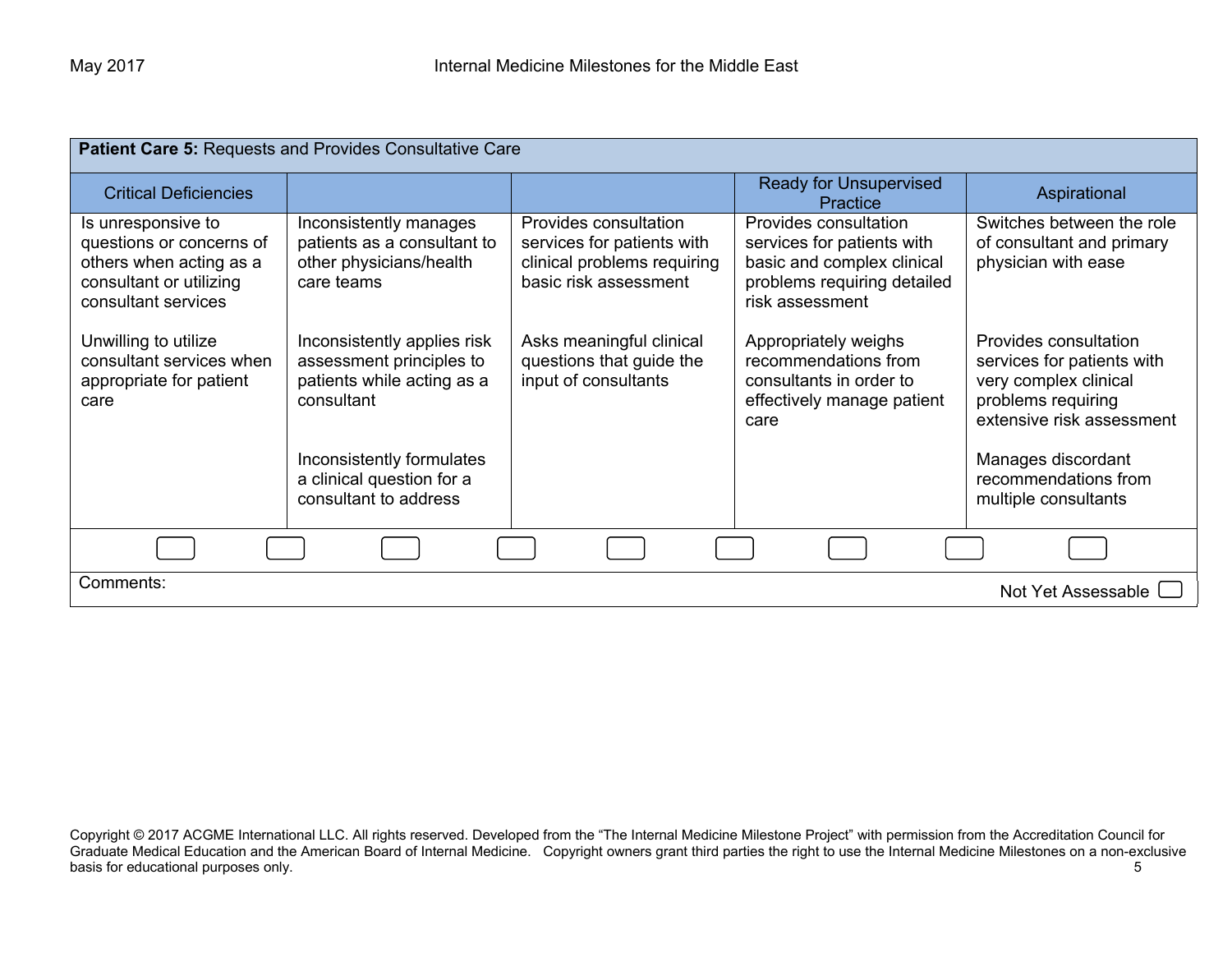| <b>Medical Knowledge 1: Clinical Knowledge</b>                                            |                                                                                                                                                                  |                                                                                                                                                         |                                                                                                                                                                     |                                                                                                                                                                            |
|-------------------------------------------------------------------------------------------|------------------------------------------------------------------------------------------------------------------------------------------------------------------|---------------------------------------------------------------------------------------------------------------------------------------------------------|---------------------------------------------------------------------------------------------------------------------------------------------------------------------|----------------------------------------------------------------------------------------------------------------------------------------------------------------------------|
| <b>Critical Deficiencies</b>                                                              |                                                                                                                                                                  |                                                                                                                                                         | <b>Ready for Unsupervised</b><br>Practice                                                                                                                           | Aspirational                                                                                                                                                               |
| Lacks the scientific<br>knowledge required to<br>provide patient care                     | Possesses insufficient<br>scientific knowledge<br>required to provide care<br>for common medical<br>conditions and basic<br>preventive care                      | Possesses the scientific<br>knowledge required to<br>provide care for common<br>medical conditions and<br>basic preventive care                         | Possesses the scientific<br>knowledge required to<br>provide care for complex<br>medical conditions and<br>comprehensive preventive<br>care                         | Possesses the scientific<br>knowledge required to<br>successfully diagnose and<br>treat medically<br>uncommon, ambiguous<br>and complex conditions                         |
| Lacks the socioeconomic<br>or behavioral knowledge<br>required to provide<br>patient care | Possesses insufficient<br>socioeconomic and<br>behavioral knowledge<br>required to provide care<br>for common medical<br>conditions and basic<br>preventive care | Possesses the<br>socioeconomic and<br>behavioral knowledge<br>required to provide care<br>for common medical<br>conditions and basic<br>preventive care | Possesses the<br>socioeconomic and<br>behavioral knowledge<br>required to provide care for<br>complex medical<br>conditions and<br>comprehensive preventive<br>care | Possesses the<br>socioeconomic and<br>behavioral knowledge<br>required to successfully<br>diagnose and treat<br>medically uncommon,<br>ambiguous and complex<br>conditions |
|                                                                                           |                                                                                                                                                                  |                                                                                                                                                         |                                                                                                                                                                     |                                                                                                                                                                            |
| Comments:                                                                                 |                                                                                                                                                                  |                                                                                                                                                         |                                                                                                                                                                     | Not Yet Assessable L                                                                                                                                                       |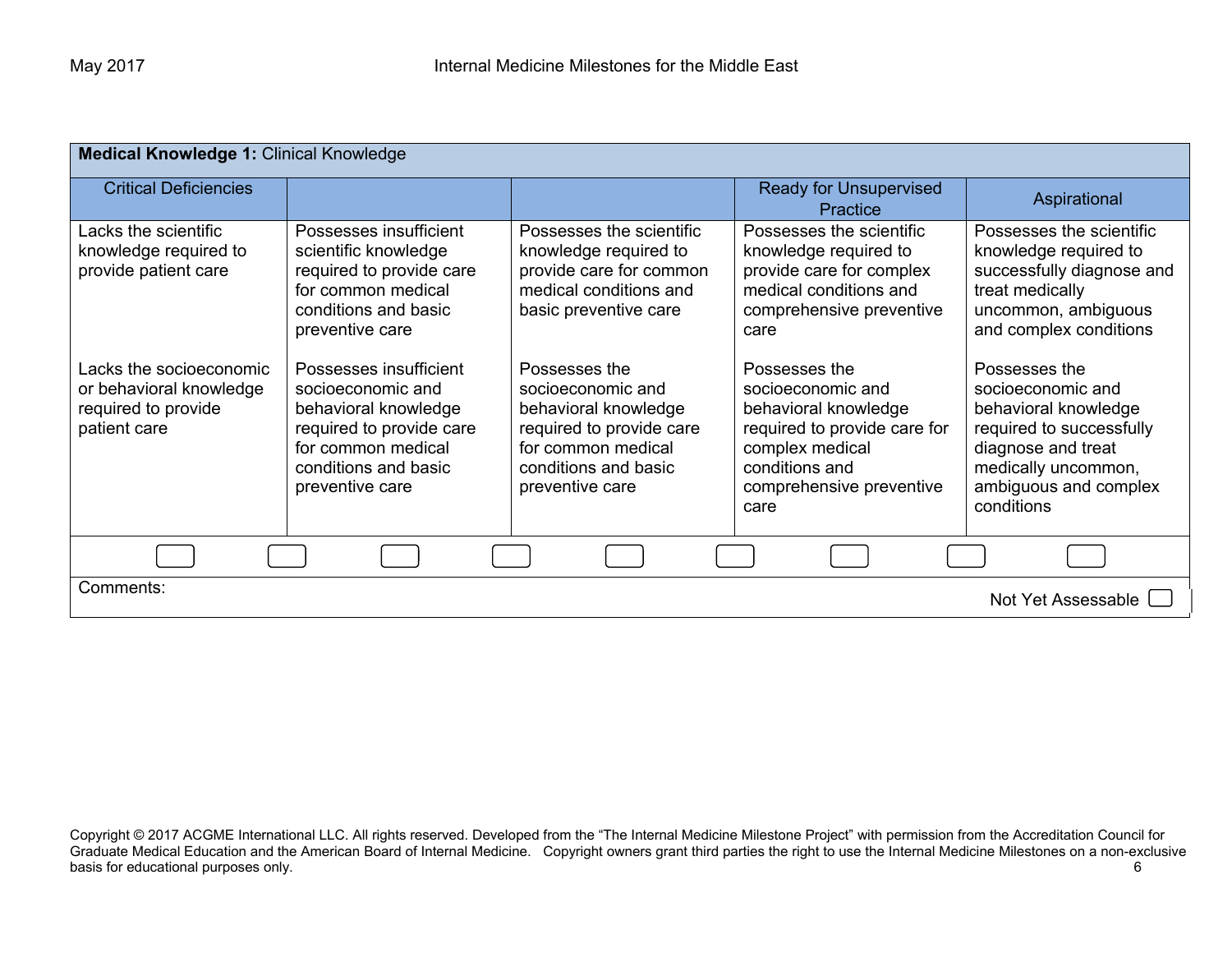| Medical Knowledge 2: Knowledge of Diagnostic Testing and Procedures                                 |                                                                                                           |                                                                                                                      |                                                                                                                                                     |                                                                                                                |
|-----------------------------------------------------------------------------------------------------|-----------------------------------------------------------------------------------------------------------|----------------------------------------------------------------------------------------------------------------------|-----------------------------------------------------------------------------------------------------------------------------------------------------|----------------------------------------------------------------------------------------------------------------|
| <b>Critical Deficiencies</b>                                                                        |                                                                                                           |                                                                                                                      | <b>Ready for Unsupervised</b><br>Practice                                                                                                           | Aspirational                                                                                                   |
| Lacks foundational<br>knowledge to apply<br>diagnostic testing and<br>procedures to patient<br>care | Inconsistently interprets<br>basic diagnostic tests<br>accurately                                         | Consistently interprets<br>basic diagnostic tests<br>accurately                                                      | Interprets complex<br>diagnostic tests accurately                                                                                                   | Anticipates and accounts<br>for pitfalls and biases<br>when interpreting<br>diagnostic tests and<br>procedures |
|                                                                                                     | Does not understand the<br>concepts of pre-test<br>probability and test<br>performance<br>characteristics | Needs assistance to<br>understand the concepts<br>of pre-test probability and<br>test performance<br>characteristics | Understands the concepts<br>of pre-test probability and<br>test performance<br>characteristics                                                      | Pursues knowledge of<br>new and emerging<br>diagnostic tests and<br>procedures                                 |
|                                                                                                     | Minimally understands the<br>rationale and risks<br>associated with common<br>procedures                  | Fully understands the<br>rationale and risks<br>associated with common<br>procedures                                 | Teaches the rationale and<br>risks associated with<br>common procedures and<br>anticipates potential<br>complications when<br>performing procedures |                                                                                                                |
|                                                                                                     |                                                                                                           |                                                                                                                      |                                                                                                                                                     |                                                                                                                |
| Comments:                                                                                           |                                                                                                           |                                                                                                                      |                                                                                                                                                     | Not Yet Assessable [                                                                                           |

Copyright © 2017 ACGME International LLC. All rights reserved. Developed from the "The Internal Medicine Milestone Project" with permission from the Accreditation Council for Graduate Medical Education and the American Board of Internal Medicine. Copyright owners grant third parties the right to use the Internal Medicine Milestones on a non-exclusive basis for educational purposes only. The contract of the contract of the contract of the contract of the contract of the contract of the contract of the contract of the contract of the contract of the contract of the contr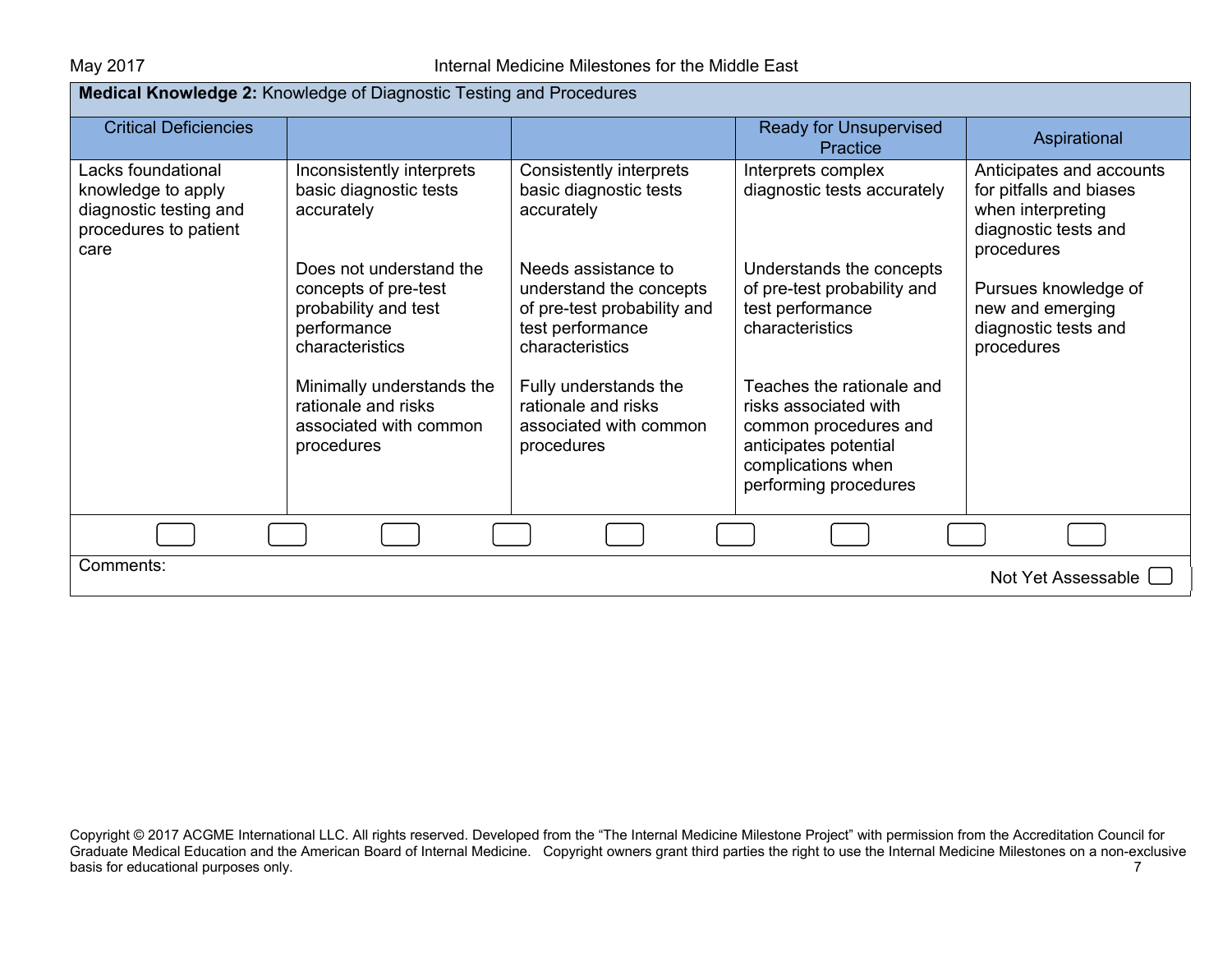| Systems-Based Practice 1: Patient Safety and Quality Improvement                       |                                                                                                                                   |                                                                                                             |                                                                                                                         |                                                                                                                       |  |
|----------------------------------------------------------------------------------------|-----------------------------------------------------------------------------------------------------------------------------------|-------------------------------------------------------------------------------------------------------------|-------------------------------------------------------------------------------------------------------------------------|-----------------------------------------------------------------------------------------------------------------------|--|
| <b>Critical Deficiencies</b>                                                           |                                                                                                                                   |                                                                                                             | <b>Ready for Unsupervised</b><br>Practice                                                                               | Aspirational                                                                                                          |  |
| Demonstrates knowledge<br>of common patient safety<br>events                           | Identifies system factors<br>that lead to patient safety<br>events                                                                | Participates in analysis of<br>patient safety events<br>(simulated or actual)                               | Conducts analysis of<br>patient safety events and<br>offers error prevention<br>strategies (simulated or<br>actual)     | Actively engages teams<br>and processes to modify<br>systems to prevent patient<br>safety events                      |  |
| Demonstrates knowledge<br>of how to report patient<br>safety events                    | Reports patient safety<br>events through institutional<br>reporting systems (actual<br>or simulated)                              | Participates in disclosure<br>of patient safety events to<br>patients and families<br>(simulated or actual) | Discloses patient safety<br>events to patients and<br>families (simulated or<br>actual)                                 | Role models or mentors<br>others in the disclosure of<br>patient safety events                                        |  |
| Demonstrates knowledge<br>of basic quality<br>improvement<br>methodologies and metrics | Describes local quality<br>improvement initiatives<br>(e.g., community<br>vaccination rate, infection<br>rate, smoking cessation) | Participates in local<br>quality improvement<br><i>initiatives</i>                                          | Demonstrates the skills<br>required to identify,<br>develop, implement, and<br>analyze a quality<br>improvement project | Creates, implements, and<br>assesses quality<br>improvement initiatives at<br>the institutional or<br>community level |  |
|                                                                                        |                                                                                                                                   |                                                                                                             |                                                                                                                         |                                                                                                                       |  |
| Comments:                                                                              | Not Yet Assessable                                                                                                                |                                                                                                             |                                                                                                                         |                                                                                                                       |  |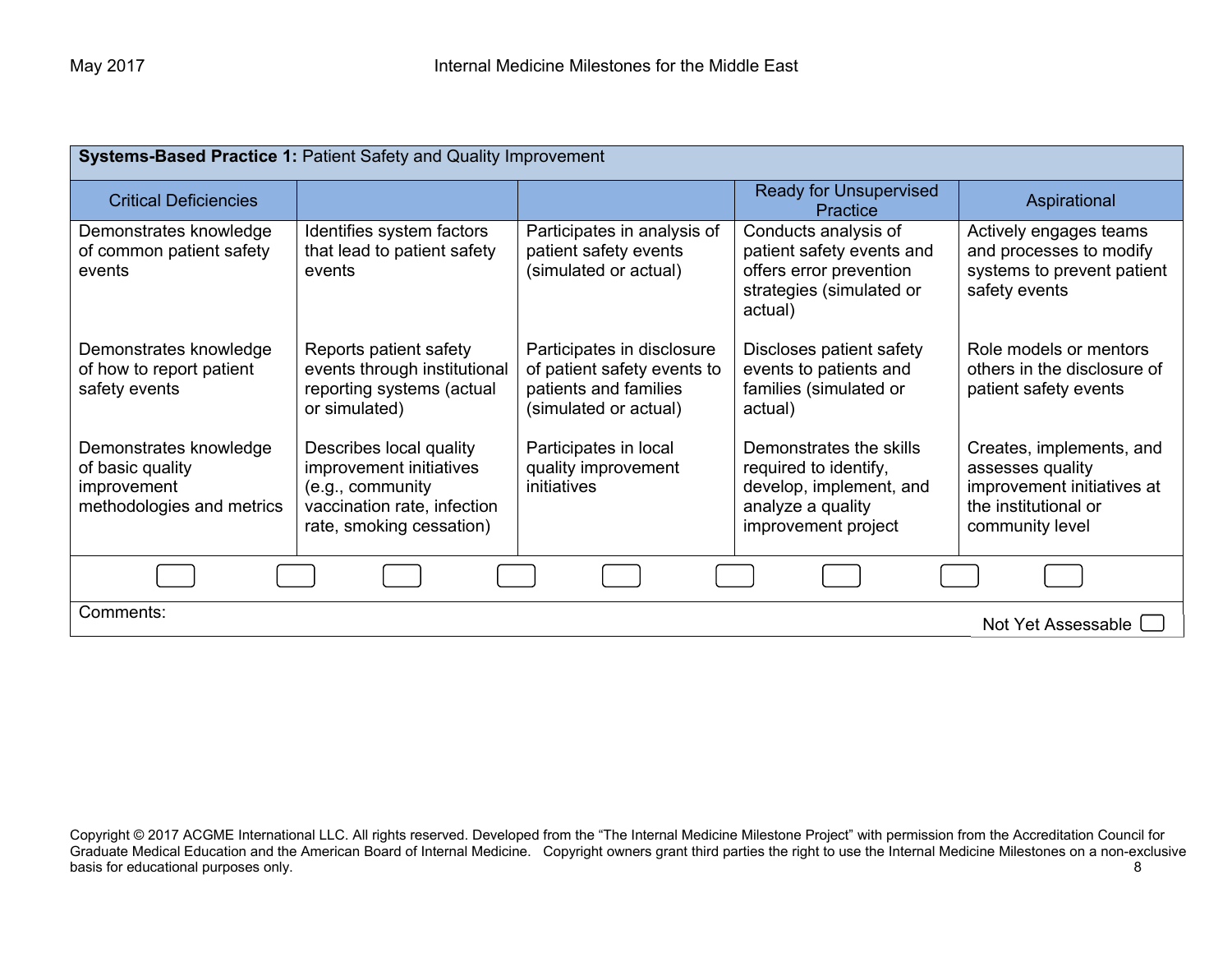| Systems-Based Practice 2: System Navigation for Patient-Centered Care                    |                                                                                                                                        |                                                                                                                                             |                                                                                                                                                                               |                                                                                                                                 |
|------------------------------------------------------------------------------------------|----------------------------------------------------------------------------------------------------------------------------------------|---------------------------------------------------------------------------------------------------------------------------------------------|-------------------------------------------------------------------------------------------------------------------------------------------------------------------------------|---------------------------------------------------------------------------------------------------------------------------------|
| <b>Critical Deficiencies</b>                                                             |                                                                                                                                        |                                                                                                                                             | <b>Ready for Unsupervised</b><br>Practice                                                                                                                                     | Aspirational                                                                                                                    |
| Demonstrates knowledge<br>of care coordination                                           | Coordinates care of<br>patients in routine clinical<br>situations effectively<br>utilizing the roles of the<br>interprofessional teams | Coordinates care of<br>patients in complex<br>clinical situations<br>effectively utilizing the<br>roles of their<br>interprofessional teams | Role models effective<br>coordination of patient-<br>centered care among<br>different disciplines and<br>specialties                                                          | Analyzes the process of<br>care coordination and<br>leads in the design and<br>implementation of<br>improvements                |
| Identifies key elements for<br>safe and effective<br>transitions of care and<br>handoffs | Performs safe and<br>effective transitions of<br>care/handoffs in routine<br>clinical situations                                       | Performs safe and<br>effective transitions of<br>care/handoffs in complex<br>clinical situations                                            | Role models and<br>advocates for safe and<br>effective transitions of<br>care/handoffs within and<br>across health care delivery<br>systems, including<br>outpatient settings | Improves quality of<br>transitions of care within<br>and across health care<br>delivery systems to<br>optimize patient outcomes |
| Demonstrates knowledge<br>of population and<br>community health needs<br>and disparities | Identifies specific<br>population and community<br>health needs and<br>inequities for their local<br>population                        | Uses local resources<br>effectively to meet the<br>needs of a patient<br>population and community                                           | Participates in changing<br>and adapting practice to<br>provide for the needs of<br>specific populations                                                                      | Leads innovations and<br>advocates for populations<br>and communities with<br>health care inequities                            |
|                                                                                          |                                                                                                                                        |                                                                                                                                             |                                                                                                                                                                               |                                                                                                                                 |
| Comments:<br>Not Yet Assessable                                                          |                                                                                                                                        |                                                                                                                                             |                                                                                                                                                                               |                                                                                                                                 |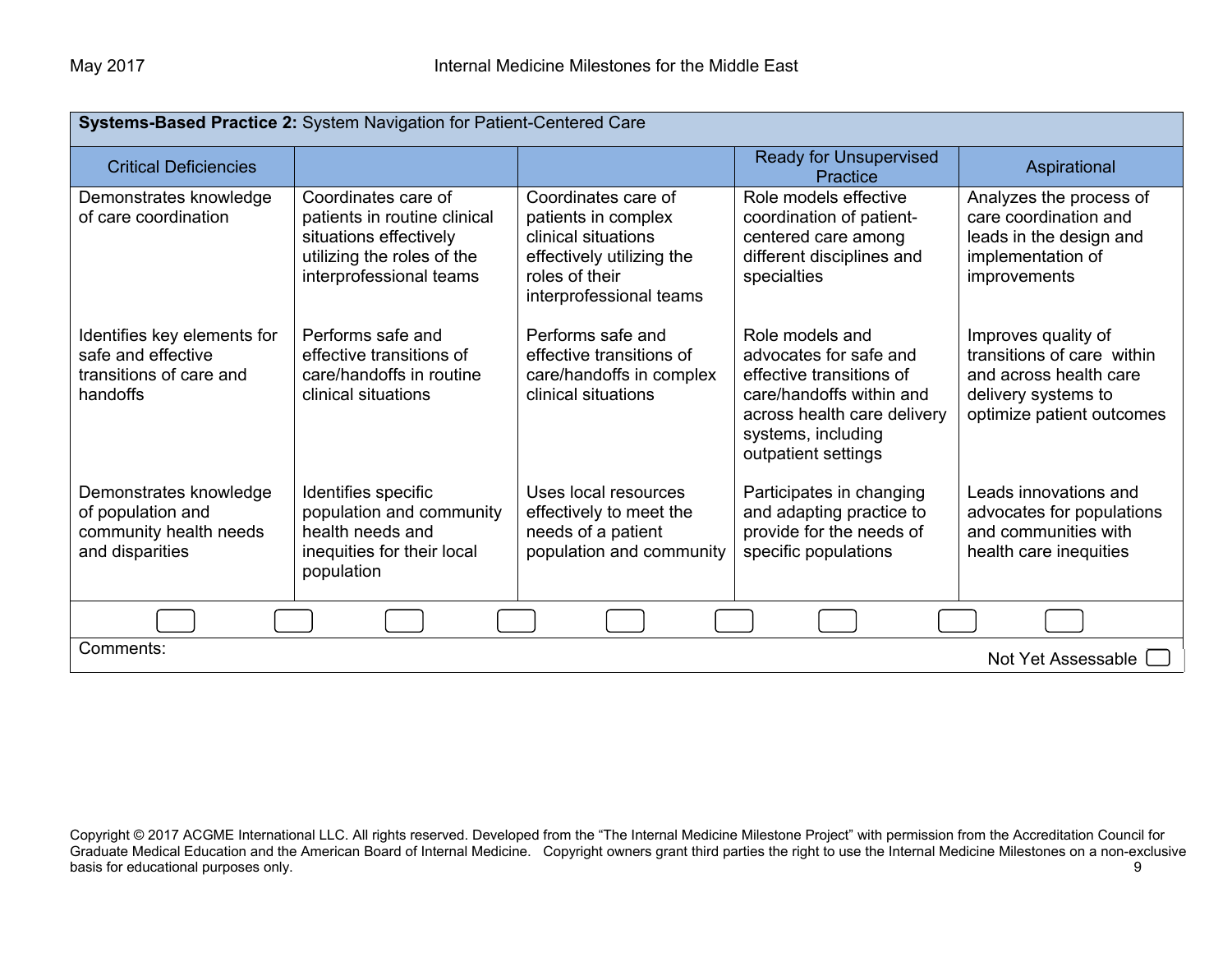| <b>Systems-Based Practice 3: Physician Role in Health Care Systems</b>                                                                         |                                                                                                                                  |                                                                                                                                                                      |                                                                                                                                                                      |                                                                                                                        |
|------------------------------------------------------------------------------------------------------------------------------------------------|----------------------------------------------------------------------------------------------------------------------------------|----------------------------------------------------------------------------------------------------------------------------------------------------------------------|----------------------------------------------------------------------------------------------------------------------------------------------------------------------|------------------------------------------------------------------------------------------------------------------------|
| <b>Critical Deficiencies</b>                                                                                                                   |                                                                                                                                  |                                                                                                                                                                      | <b>Ready for Unsupervised</b><br><b>Practice</b>                                                                                                                     | Aspirational                                                                                                           |
| Identifies components of<br>the complex health care<br>system                                                                                  | Describes the physician's<br>role and how the<br>interrelated components of<br>complex health care<br>system impact patient care | Analyzes how personal<br>practice affects the system<br>(e.g., length of stay,<br>readmission rates, clinical<br>efficiency)                                         | Manages the interrelated<br>components of the<br>complex health care<br>systems for efficient and<br>effective patient care                                          | Advocates for or leads<br>change to enhance<br>systems for high value,<br>efficient, and effective<br>patient care     |
| Describes basic health<br>payment systems,<br>including government,<br>private, public, and<br>uninsured care and<br>different practice models | Delivers care informed by<br>patient specific payment<br>model                                                                   | Utilizes shared decision<br>making in patient care,<br>taking into consideration<br>payment models                                                                   | Advocates for patient care<br>understanding the<br>limitations of each<br>patient's payment model<br>(e.g., community<br>resources, patient<br>assistance resources) | Participates in advocacy<br>activities for health policy<br>to better align payment<br>systems with high value<br>care |
|                                                                                                                                                |                                                                                                                                  | Identifies resources and<br>effectively plans for<br>transition to practice (e.g.,<br>information technology,<br>legal, billing and coding,<br>financial, personnel) | Describes basic elements<br>needed to transition to<br>practice (e.g., contract<br>negotiations, malpractice<br>insurance, government<br>regulation, compliance)     |                                                                                                                        |
|                                                                                                                                                |                                                                                                                                  |                                                                                                                                                                      |                                                                                                                                                                      |                                                                                                                        |
| Comments:<br>Not Yet Assessable                                                                                                                |                                                                                                                                  |                                                                                                                                                                      |                                                                                                                                                                      |                                                                                                                        |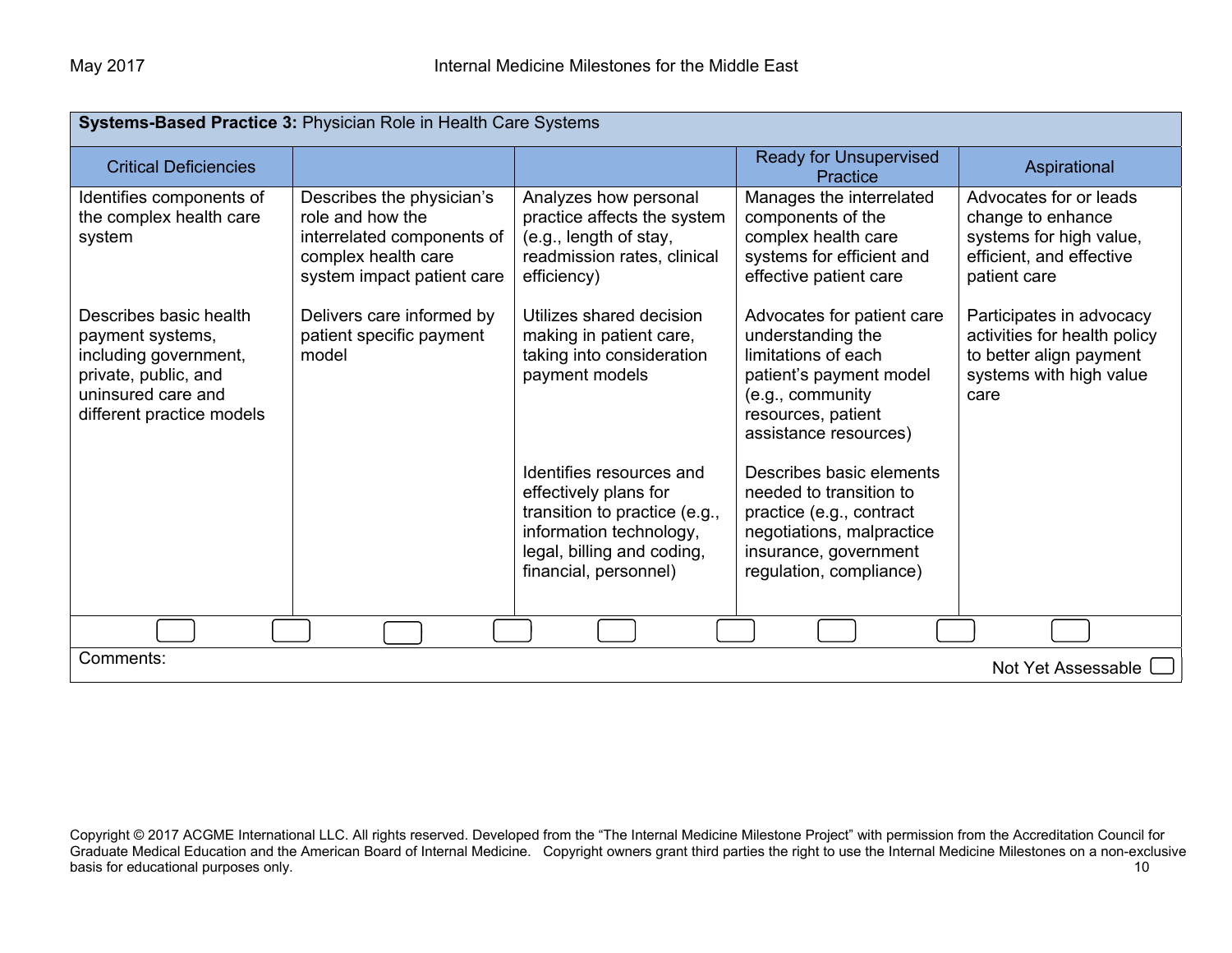| Practice-Based Learning and Improvement 1: Evidence-Based and Informed Practice                                                                             |                                                                                                                             |                                                                                                                                  |                                                                                                                                                                     |                                                                                                                                                    |
|-------------------------------------------------------------------------------------------------------------------------------------------------------------|-----------------------------------------------------------------------------------------------------------------------------|----------------------------------------------------------------------------------------------------------------------------------|---------------------------------------------------------------------------------------------------------------------------------------------------------------------|----------------------------------------------------------------------------------------------------------------------------------------------------|
| <b>Critical Deficiencies</b>                                                                                                                                |                                                                                                                             |                                                                                                                                  | <b>Ready for Unsupervised</b><br>Practice                                                                                                                           | Aspirational                                                                                                                                       |
| Demonstrates how to<br>access and use available<br>evidence, and incorporate<br>patient preferences and<br>values in order to care for a<br>routine patient | Articulates clinical<br>questions and elicits<br>patient preferences and<br>values in order to guide<br>evidence-based care | Locates and applies the<br>best available evidence,<br>integrated with patient<br>preference, to the care<br>of complex patients | Critically appraises and<br>applies evidence even in<br>the face of uncertainty and<br>conflicting evidence to<br>guide care, tailored to the<br>individual patient | Coaches others to critically<br>appraise and apply<br>evidence for complex<br>patients, and/or<br>participates in the<br>development of guidelines |
|                                                                                                                                                             |                                                                                                                             |                                                                                                                                  |                                                                                                                                                                     |                                                                                                                                                    |
| Comments:                                                                                                                                                   |                                                                                                                             |                                                                                                                                  |                                                                                                                                                                     | Not Yet Assessable L                                                                                                                               |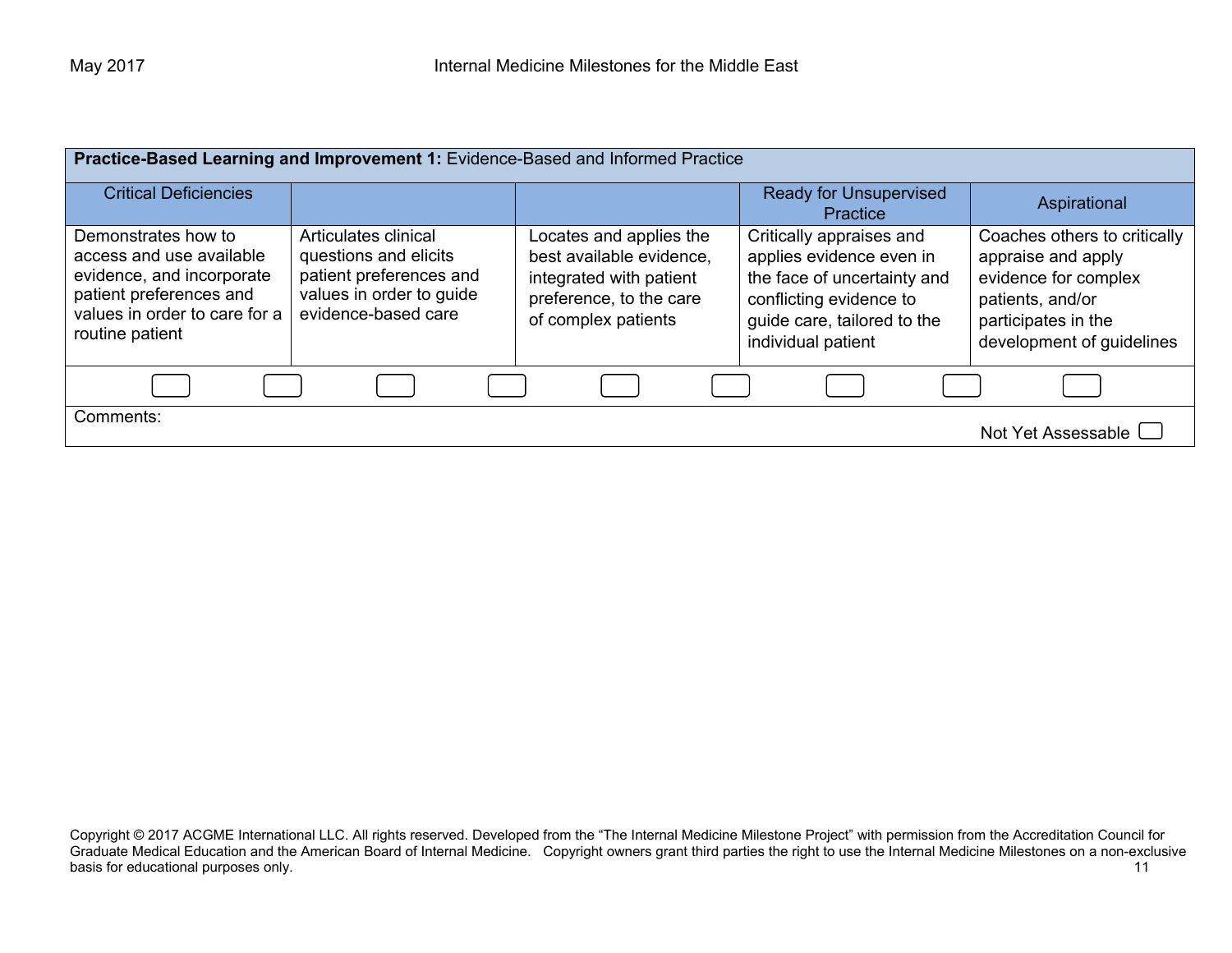| Practice-Based Learning and Improvement 2: Reflective Practice and Commitment to Personal Growth      |                                                                                                                        |                                                                                                                                            |                                                                                                                                      |                                                                                            |
|-------------------------------------------------------------------------------------------------------|------------------------------------------------------------------------------------------------------------------------|--------------------------------------------------------------------------------------------------------------------------------------------|--------------------------------------------------------------------------------------------------------------------------------------|--------------------------------------------------------------------------------------------|
| <b>Critical Deficiencies</b>                                                                          |                                                                                                                        |                                                                                                                                            | <b>Ready for Unsupervised</b><br>Practice                                                                                            | Aspirational                                                                               |
| Accepts responsibility for<br>personal and professional<br>development by<br>establishing goals       | Demonstrates openness to<br>performance data<br>(feedback and other input)<br>in order to inform goals                 | Seeks performance data<br>episodically, with<br>adaptability and humility                                                                  | Intentionally seeks<br>performance data<br>consistently, with<br>adaptability and humility                                           | Role models consistently<br>seeking performance data,<br>with adaptability and<br>humility |
| Identifies the factors that<br>contribute to gap(s)<br>between expectations and<br>actual performance | Analyzes and reflects on<br>the factors that contribute<br>to gap(s) between<br>expectations and actual<br>performance | Analyzes, reflects on, and<br>institutes behavioral<br>change(s) to narrow the<br>gap(s) between<br>expectations and actual<br>performance | Challenges assumptions<br>and considers alternatives<br>in narrowing the gap $(s)$<br>between expectations and<br>actual performance | Coaches others on<br>reflective practice                                                   |
| <b>Actively seeks</b><br>opportunities to improve                                                     | Designs and implements a<br>learning plan, with<br>prompting                                                           | Independently creates and<br>implements a learning plan                                                                                    | Uses performance data to<br>measure the effectiveness<br>of the learning plan and,<br>when necessary, improves<br>ıt                 | Facilitates the design and<br>implementation of learning<br>plans for others               |
|                                                                                                       |                                                                                                                        |                                                                                                                                            |                                                                                                                                      |                                                                                            |
| Comments:<br>Not Yet Assessable                                                                       |                                                                                                                        |                                                                                                                                            |                                                                                                                                      |                                                                                            |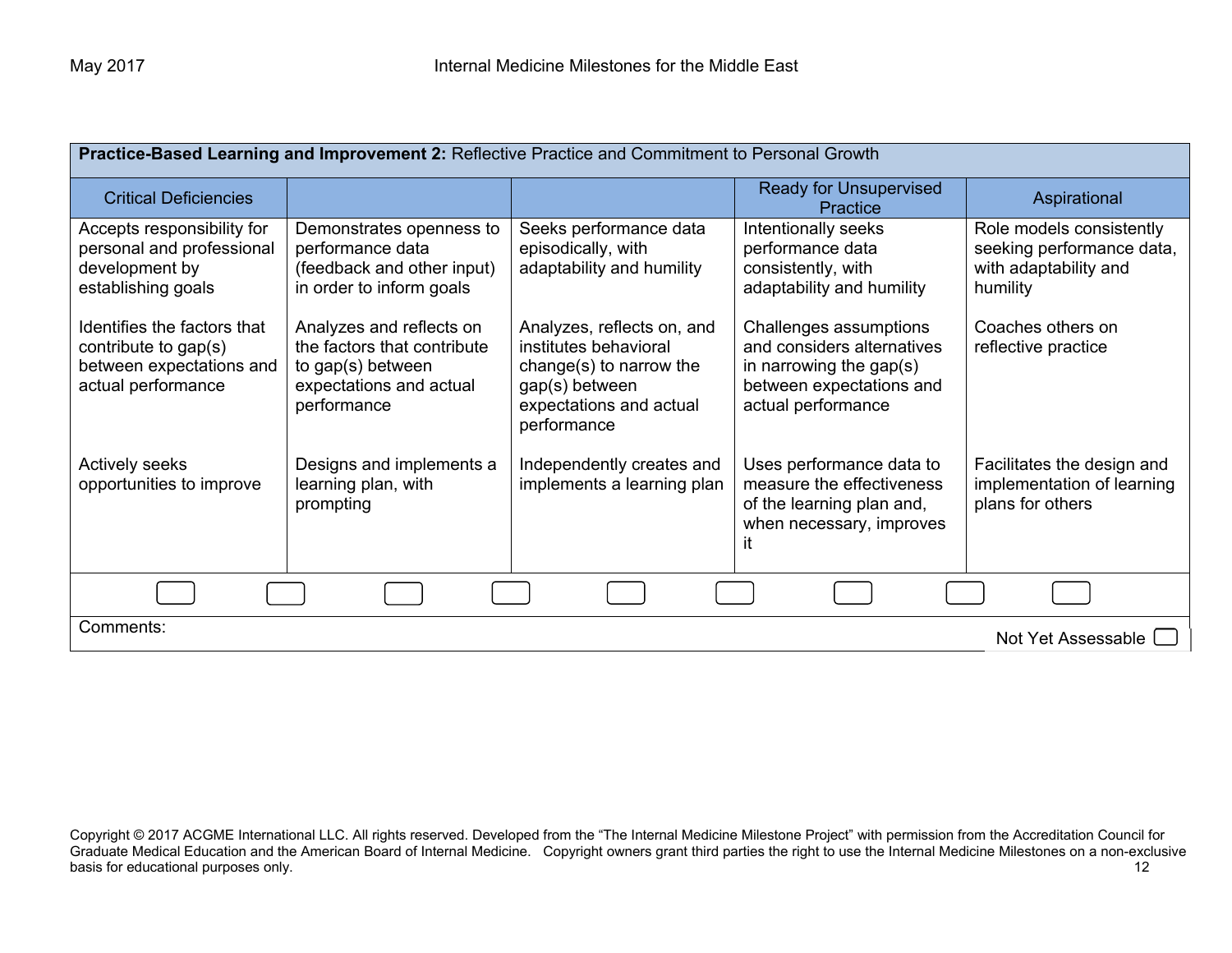| Professionalism 1: Professional Behavior and Ethical Principles                                                                                                                                                                                           |                                                                             |                                                                                            |                                                                                                                                                                                                              |                                                                                                                                           |
|-----------------------------------------------------------------------------------------------------------------------------------------------------------------------------------------------------------------------------------------------------------|-----------------------------------------------------------------------------|--------------------------------------------------------------------------------------------|--------------------------------------------------------------------------------------------------------------------------------------------------------------------------------------------------------------|-------------------------------------------------------------------------------------------------------------------------------------------|
| <b>Critical Deficiencies</b>                                                                                                                                                                                                                              |                                                                             |                                                                                            | <b>Ready for Unsupervised</b><br>Practice                                                                                                                                                                    | Aspirational                                                                                                                              |
| Identifies and describes<br>potential triggers for<br>professionalism lapses                                                                                                                                                                              | Demonstrates insight into<br>professional behavior in<br>routine situations | Demonstrates professional<br>behavior in complex or<br>stressful situations                | Recognizes situations that<br>may trigger professionalism<br>lapses and intervenes to<br>prevent lapses in self and<br>others                                                                                | Coaches others when their<br>behavior fails to meet<br>professional expectations                                                          |
| Describes when and<br>how to appropriately<br>report professionalism<br>lapses, including<br>strategies for<br>addressing common<br><b>barriers</b>                                                                                                       | Takes responsibility for<br>own professionalism<br>lapses                   | Analyzes complex<br>situations using ethical<br>principles                                 | Recognizes and utilizes<br>appropriate resources for<br>managing and resolving<br>ethical dilemmas as needed<br>(e.g., ethics consultations,<br>literature review, risk<br>management/legal<br>consultation) | Identifies and seeks to<br>address system-level<br>factors that induce or<br>exacerbate ethical<br>problems or impede their<br>resolution |
| <b>Demonstrates</b><br>knowledge of the ethical<br>principles underlying<br>informed consent,<br>surrogate decision<br>making, advance<br>directives,<br>confidentiality, error<br>disclosure, stewardship<br>of limited resources.<br>and related topics | Analyzes straightforward<br>situations using ethical<br>principles          | Recognizes need to seek<br>help in managing and<br>resolving complex ethical<br>situations |                                                                                                                                                                                                              |                                                                                                                                           |
|                                                                                                                                                                                                                                                           |                                                                             |                                                                                            |                                                                                                                                                                                                              |                                                                                                                                           |
| Comments:<br>Not Yet Assessable [                                                                                                                                                                                                                         |                                                                             |                                                                                            |                                                                                                                                                                                                              |                                                                                                                                           |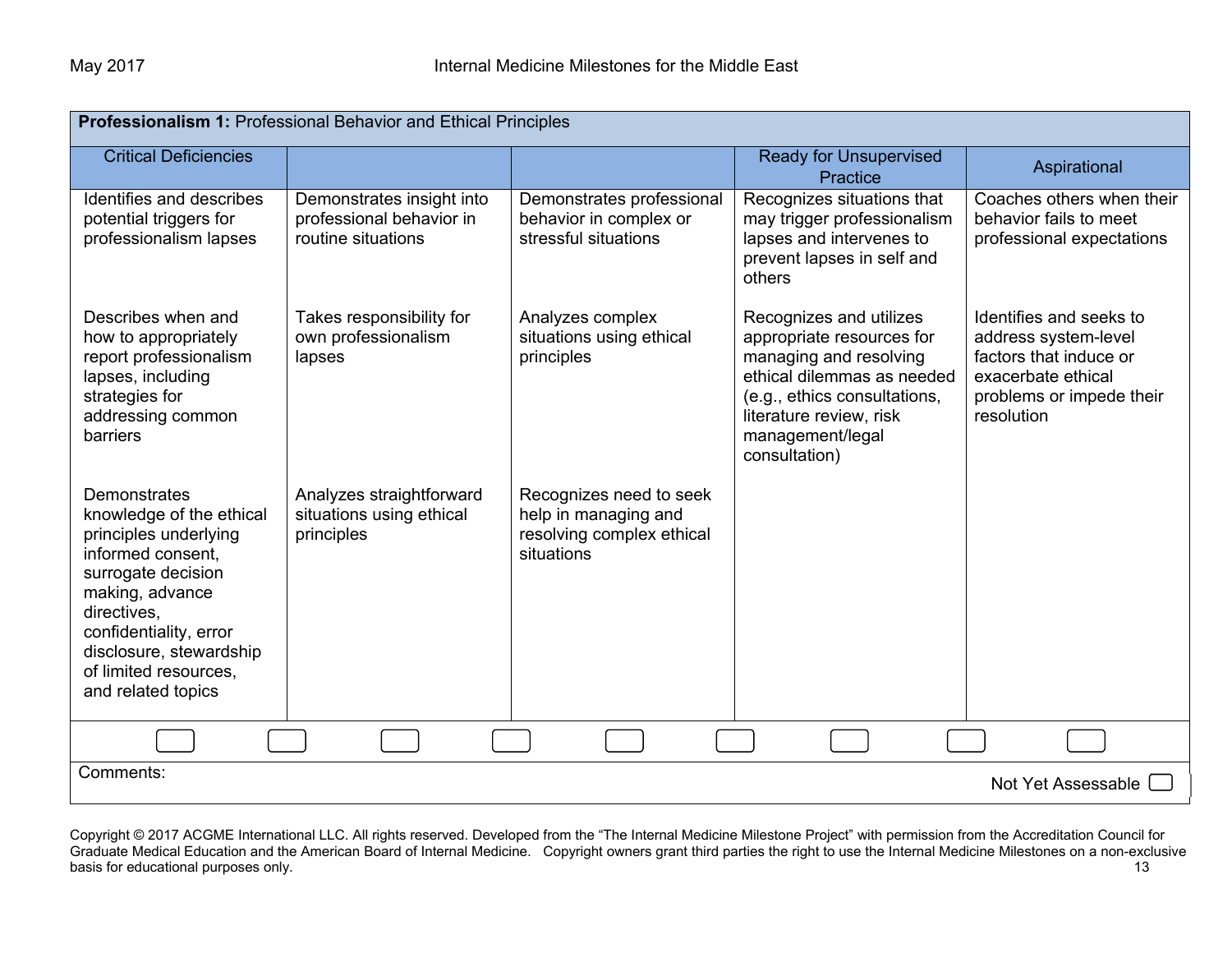| Professionalism 2: Accountability/Conscientiousness                                                                                                                                                                 |                                                                                                                                  |                                                                                                                                               |                                                                                                                             |                                       |
|---------------------------------------------------------------------------------------------------------------------------------------------------------------------------------------------------------------------|----------------------------------------------------------------------------------------------------------------------------------|-----------------------------------------------------------------------------------------------------------------------------------------------|-----------------------------------------------------------------------------------------------------------------------------|---------------------------------------|
| <b>Critical Deficiencies</b>                                                                                                                                                                                        |                                                                                                                                  |                                                                                                                                               | <b>Ready for Unsupervised</b><br><b>Practice</b>                                                                            | Aspirational                          |
| Takes responsibility for<br>failure to complete tasks<br>and responsibilities,<br>identifies potential<br>contributing factors, and<br>describes strategies for<br>ensuring timely task<br>completion in the future | Performs tasks and<br>responsibilities in a<br>timely manner with<br>appropriate attention to<br>detail in routine<br>situations | Performs tasks and<br>responsibilities in a<br>timely manner with<br>appropriate attention to<br>detail in complex or<br>stressful situations | Recognizes situations<br>that may impact others'<br>ability to complete tasks<br>and responsibilities in a<br>timely manner | Takes ownership of<br>system outcomes |
| Responds promptly to<br>requests or reminders to<br>complete tasks and<br>responsibilities                                                                                                                          | Recognizes situations<br>that may impact own<br>ability to complete tasks<br>and responsibilities in a<br>timely manner          | Proactively implements<br>strategies to ensure that<br>the needs of patients,<br>teams, and systems are<br>met                                |                                                                                                                             |                                       |
|                                                                                                                                                                                                                     |                                                                                                                                  |                                                                                                                                               |                                                                                                                             |                                       |
| Comments:<br>Not Yet Assessable L                                                                                                                                                                                   |                                                                                                                                  |                                                                                                                                               |                                                                                                                             |                                       |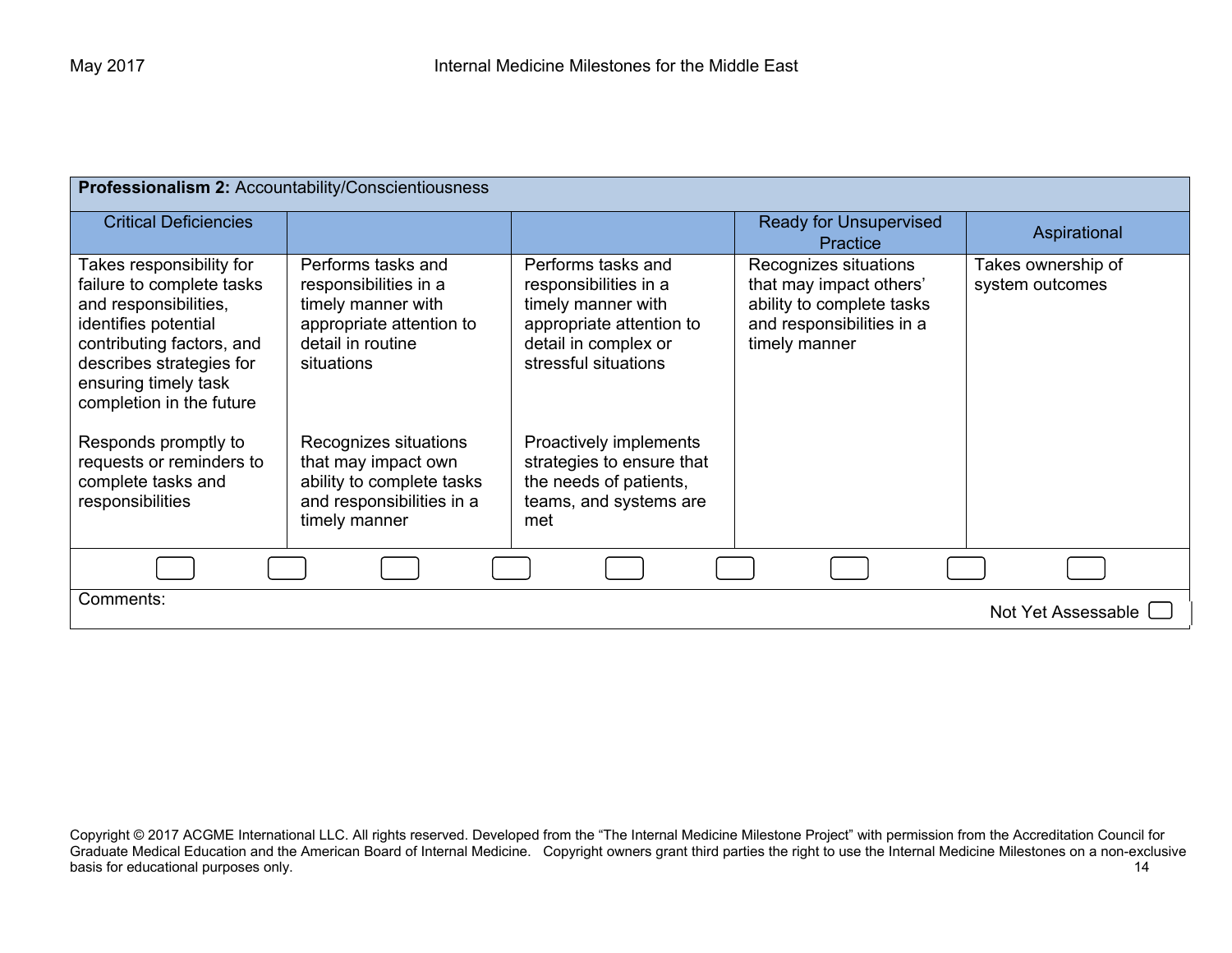| Professionalism 3: Self-Awareness and Help-Seeking                                  |                                                                                  |                                                                                                                        |                                                                                                                  |                                                                                                                                 |
|-------------------------------------------------------------------------------------|----------------------------------------------------------------------------------|------------------------------------------------------------------------------------------------------------------------|------------------------------------------------------------------------------------------------------------------|---------------------------------------------------------------------------------------------------------------------------------|
| <b>Critical Deficiencies</b>                                                        |                                                                                  |                                                                                                                        | <b>Ready for Unsupervised</b><br>Practice                                                                        | Aspirational                                                                                                                    |
| Recognizes status of<br>personal and<br>professional well-being,<br>with assistance | Independently<br>recognizes status of<br>personal and<br>professional well-being | With assistance,<br>proposes a plan to<br>optimize personal and<br>professional well-being                             | Independently develops a<br>plan to optimize personal<br>and professional well-being                             | Coaches others when<br>emotional responses or<br>limitations in<br>knowledge/skills do not<br>meet professional<br>expectations |
| Recognizes limits in the<br>knowledge/skills of self<br>or team, with assistance    | Independently<br>recognizes limits in the<br>knowledge/skills of self<br>or team | With assistance,<br>proposes a plan to<br>remediate or improve<br>limits in the<br>knowledge/skills of self<br>or team | Independently develops a<br>plan to remediate or<br>improve limits in the<br>knowledge/skills of self or<br>team |                                                                                                                                 |
|                                                                                     | Demonstrates<br>appropriate help-seeking<br>behaviors                            |                                                                                                                        |                                                                                                                  |                                                                                                                                 |
|                                                                                     |                                                                                  |                                                                                                                        |                                                                                                                  |                                                                                                                                 |
| Comments:<br>Not Yet Assessable                                                     |                                                                                  |                                                                                                                        |                                                                                                                  |                                                                                                                                 |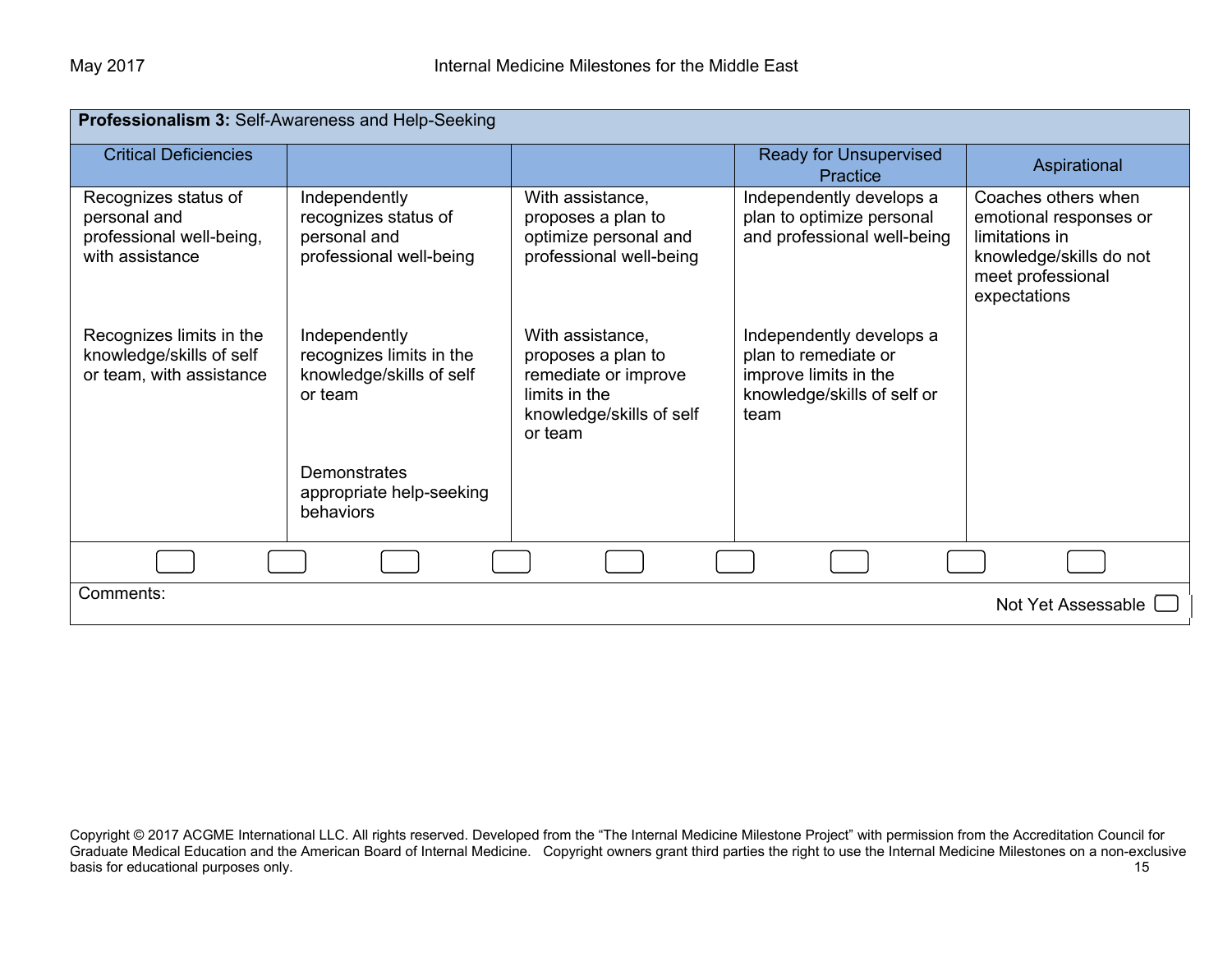| Interpersonal and Communication Skills 1: Patient- and Family-Centered Communication                                                                                                       |                                                                                                                                                                                                                         |                                                                                                                                                                                                   |                                                                                                                                                                            |                                                                                                                                              |
|--------------------------------------------------------------------------------------------------------------------------------------------------------------------------------------------|-------------------------------------------------------------------------------------------------------------------------------------------------------------------------------------------------------------------------|---------------------------------------------------------------------------------------------------------------------------------------------------------------------------------------------------|----------------------------------------------------------------------------------------------------------------------------------------------------------------------------|----------------------------------------------------------------------------------------------------------------------------------------------|
| <b>Critical Deficiencies</b>                                                                                                                                                               |                                                                                                                                                                                                                         |                                                                                                                                                                                                   | <b>Ready for Unsupervised</b><br><b>Practice</b>                                                                                                                           | Aspirational                                                                                                                                 |
| Uses language and non-<br>verbal behavior to<br>demonstrate respect and<br>establish rapport                                                                                               | Establishes a therapeutic<br>relationship in<br>straightforward<br>encounters using active<br>listening and clear<br>language                                                                                           | Establishes a therapeutic<br>relationship<br>in challenging patient<br>encounters                                                                                                                 | Easily establishes<br>therapeutic relationships,<br>with attention to<br>patient/family concerns<br>and context, regardless of<br>complexity                               | Mentors others in situational<br>awareness and critical self-<br>reflection to consistently<br>develop positive therapeutic<br>relationships |
| Identifies common barriers to<br>effective communication<br>(e.g., language, disability)<br>while accurately<br>communicating own role<br>within the health care system                    | Identifies complex barriers<br>to effective<br>communication (e.g.,<br>health literacy, cultural)                                                                                                                       | When prompted, reflects<br>on personal biases while<br>attempting to minimize<br>communication barriers                                                                                           | Independently recognizes<br>personal biases while<br>attempting to proactively<br>minimize communication<br>barriers                                                       | Role models self-<br>awareness practice while<br>identifying teaching a<br>contextual approach to<br>minimize communication<br>barriers      |
| Identifies the need to adjust<br>communication strategies<br>based on assessment of<br>patient/family expectations<br>and understanding of their<br>health status and treatment<br>options | Organizes and initiates<br>communication with<br>patients/families by<br>introducing stakeholders,<br>setting the agenda,<br>clarifying expectations,<br>and verifying an<br>understanding of the<br>clinical situation | With guidance, sensitively<br>and compassionately<br>delivers medical<br>information; elicits<br>patient/family values, goals<br>and preferences; and<br>acknowledges uncertainty<br>and conflict | Independently uses<br>shared decision making to<br>align patient/family<br>values, goals, and<br>preferences with<br>treatment options to make<br>a personalized care plan | Role models shared<br>decision making in<br>patient/family<br>communication in situations<br>with a high degree of<br>uncertainty/conflict   |
|                                                                                                                                                                                            |                                                                                                                                                                                                                         |                                                                                                                                                                                                   |                                                                                                                                                                            |                                                                                                                                              |
| Comments:<br>Not Yet Assessable                                                                                                                                                            |                                                                                                                                                                                                                         |                                                                                                                                                                                                   |                                                                                                                                                                            |                                                                                                                                              |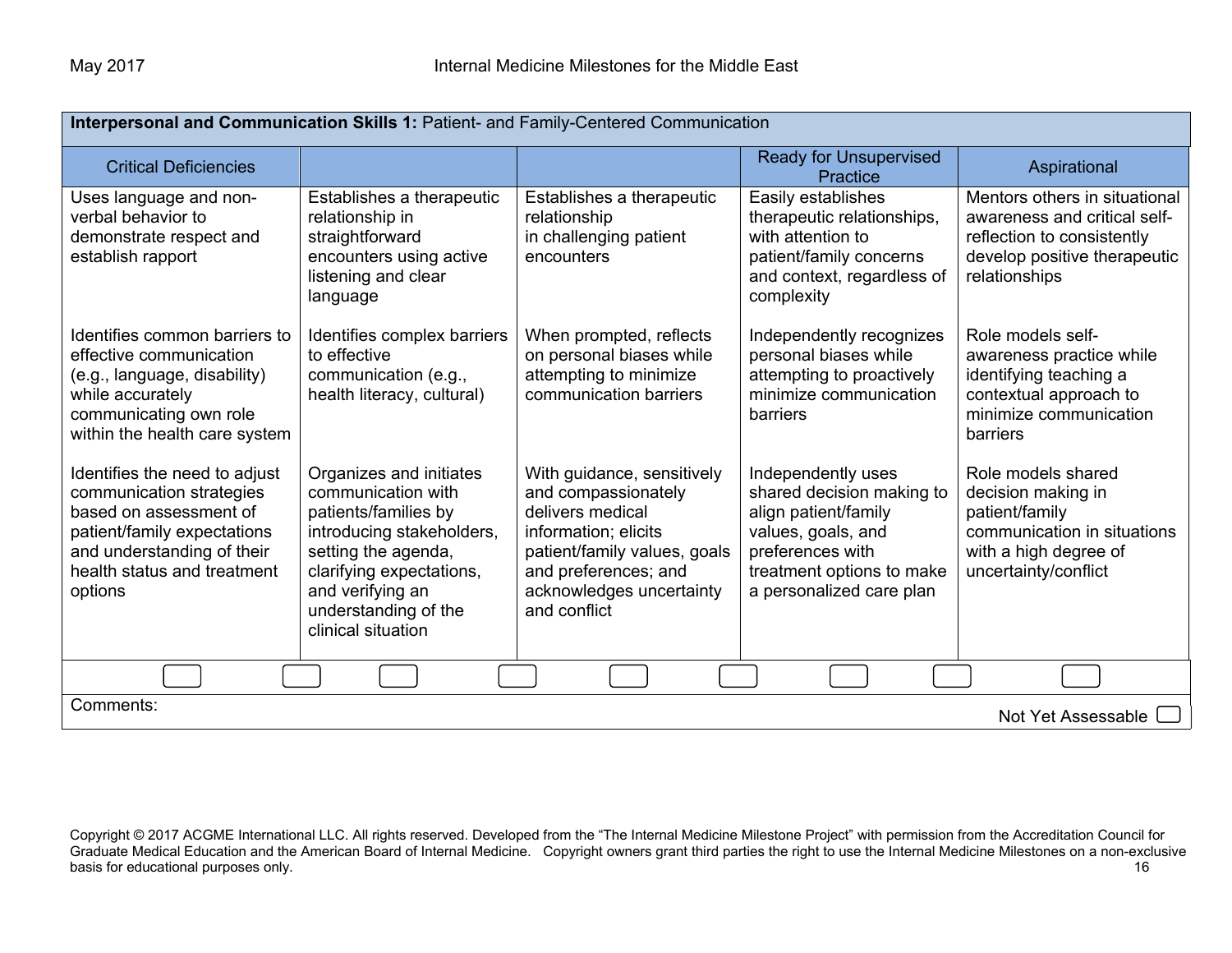| Interpersonal and Communication Skills 2: Interprofessional and Team Communication |                                                                                 |                                                                            |                                                                                                                 |                                                                                                                                                 |
|------------------------------------------------------------------------------------|---------------------------------------------------------------------------------|----------------------------------------------------------------------------|-----------------------------------------------------------------------------------------------------------------|-------------------------------------------------------------------------------------------------------------------------------------------------|
| <b>Critical Deficiencies</b>                                                       |                                                                                 |                                                                            | <b>Ready for Unsupervised</b><br><b>Practice</b>                                                                | Aspirational                                                                                                                                    |
| Respectfully requests a<br>consultation                                            | Clearly and concisely<br>requests a consultation                                | Checks own<br>understanding of<br>consultant<br>recommendations            | Coordinates<br>recommendations from<br>different members of the<br>health care team to<br>optimize patient care | Role models flexible<br>communication strategies<br>that value input from all<br>health care team<br>members, resolving<br>conflict when needed |
| Respectfully receives a<br>consultation request                                    | Clearly and concisely<br>responds to a consultation<br>request                  | Checks understanding of<br>recommendations when<br>providing consultation  | Communicates feedback<br>and constructive criticism to<br>superiors                                             | Facilitates regular health<br>care team-based feedback<br>in complex situations                                                                 |
| Uses language that<br>values all members of<br>the health care team                | Communicates<br>information effectively<br>with all health care team<br>members | Uses active listening to<br>adapt communication<br>style to fit team needs |                                                                                                                 |                                                                                                                                                 |
|                                                                                    | Solicits feedback on<br>performance as a member<br>of the health care team      | Communicates concerns<br>and provides feedback to<br>peers and learners    |                                                                                                                 |                                                                                                                                                 |
|                                                                                    |                                                                                 |                                                                            |                                                                                                                 |                                                                                                                                                 |
| Comments:<br>Not Yet Assessable                                                    |                                                                                 |                                                                            |                                                                                                                 |                                                                                                                                                 |